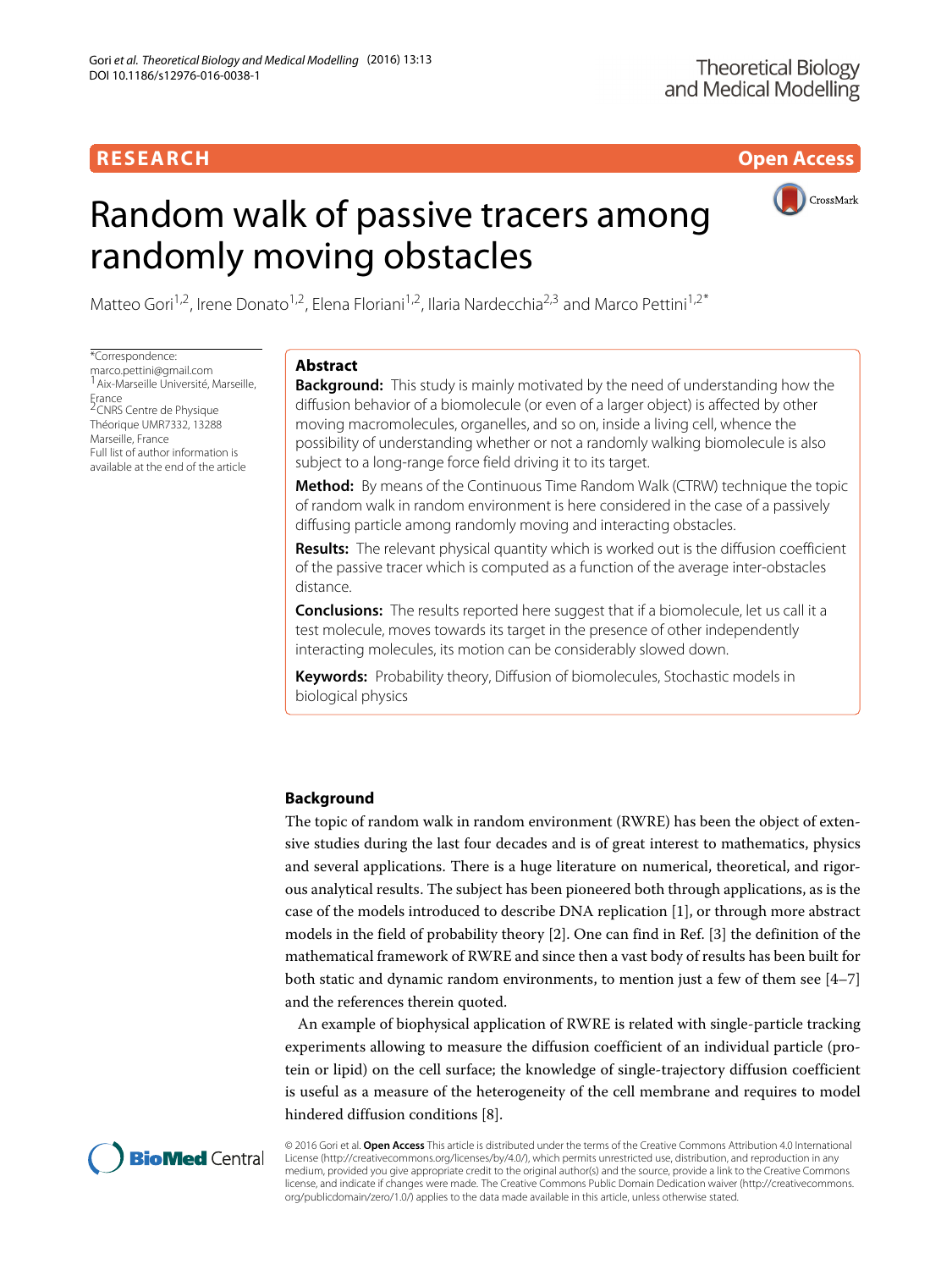To give another example among a huge number of processes in living matter, during B lymphocyte development, immunoglobulin heavy-chain variable, diversity, and joining segments assemble to generate a diverse antigen receptor repertoire. Spatial confinement related with diffusion hindrance from the surrounding network of proteins and chromatin fibres is the dominant parameter that determines the frequency of encounters of the above mentioned segments. When these particles encounter obstacles present at high concentration, the particles motions become subdiffusive [\[9\]](#page-18-6) as described by the continuous time random walk (CTRW) model [\[8,](#page-18-5) [10\]](#page-18-7).

In a biophysical context this kind of problems is referred to as "macromolecular crowding" which, among other issues, encompasses the effects of excluded volume on molecular diffusion and biochemical reaction rates within living cells. This problem has been largely studied both experimentally and numerically over the years (see respectively [\[11,](#page-18-8) [12\]](#page-18-9) and references therein).

In this paper, we consider a very simplified model in order to obtain analytical results on the diffusion coefficient of passive tracers evolving among interacting and randomly moving particles. The prospective reason for studying this problem stems from the need of estimating how the encounter time of a given macromolecule (passive tracer) with its cognate partner, say a transcription factor diffusing towards is target on the DNA, is affected by the surrounding particles intervening in other biochemical reactions.

The complexity of real crowded systems appears at the moment very difficult to be managed by analytical calculations, for these reasons we have made important simplifications with respect to the realistic case. In particular, we have limited our analysis to a low concentration limit for the obstacles, assuming that the average distances among the particles (both tracers and obstacles) is much larger than their characteristic dimensions. Although this assumption is unrealistic in vivo, the present work can be considered as a first step in a feasibility study for an experiment oriented to infer whether intermolecular electrodynamic long range forces are at work in living matter using dilute solutions of biomolecules in vitro. This is in the same line as some recent works ([\[13–](#page-19-0)[16\]](#page-19-1)).

# <span id="page-1-1"></span>**Methods: continuous time random walk formalism**

<span id="page-1-0"></span>One of the many ways of modelling diffusive behavior is by Continuous Time Random Walk (CTRW) [\[17,](#page-19-2) [18\]](#page-19-3). This framework is mainly used to extend the description of Brownian motion to anomalous transport, in order to deal with subdiffusive or superdiffusive behavior in connection with Lévy processes, but it can of course be used to describe the simpler and more frequent case of normal diffusion. In this paper, we focus on cases where diffusion of tracers and interacting molecules is indeed Gaussian, so that a diffusion coefficient can be defined.

Consider a population of independent particles *A*, and suppose that their motion can be modeled as a sequence of motional events that take place in euclidean three dimensional space and in continuous time. In the literature (see for example [\[17\]](#page-19-2)) calculations are often carried out in one dimension, however, the extension to two and three dimensions is trivial. In the CTRW framework the random walk is specified by  $\psi(\mathbf{r}, t)$ , the probability density of making a displacement **r** in time *t* in a single motional event. The normalization condition on  $\psi(\mathbf{r}, t)$  is

$$
\int_0^{+\infty} dt \int d^3 \mathbf{r} \, \psi(\mathbf{r}, t) = 1 \tag{1}
$$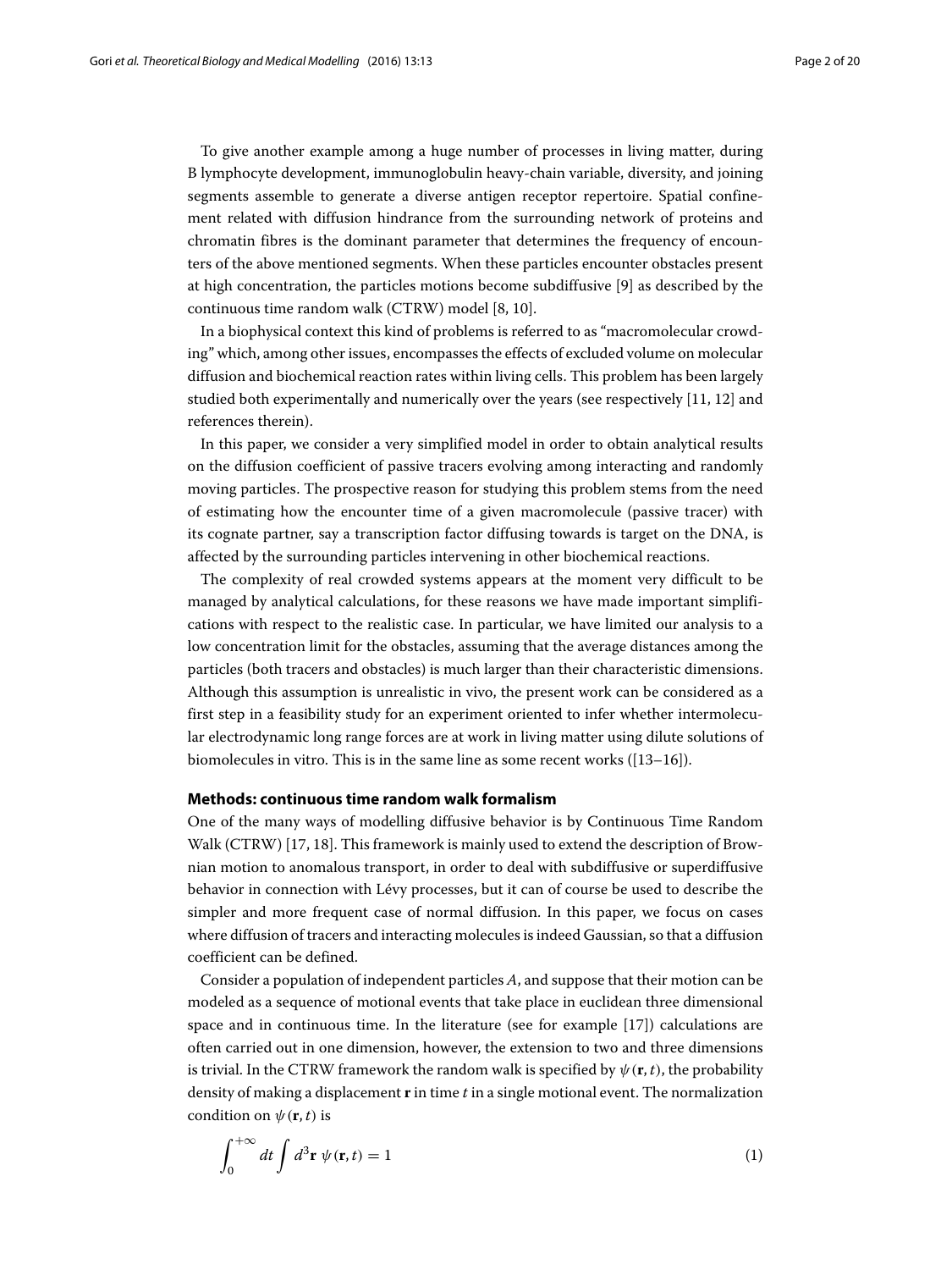In many applications of CTRW  $\psi(\mathbf{r}, t)$  is decoupled so that there is no correlation between the displacement **r** and the time interval *t*:

<span id="page-2-3"></span>
$$
\psi(\mathbf{r},t) = \Lambda(\mathbf{r}) \psi(t) \tag{2}
$$

Here we rather consider the formulation where space and time are coupled, thus expressing the fact that the particles move with a given velocity during single motional events; this amounts to introducing a conditional probability  $p(\mathbf{r}|t)$ , i.e., the probability that a given displacement **r** takes place in a time *t*

<span id="page-2-0"></span>
$$
\psi(\mathbf{r},t) = \Lambda(\mathbf{r}) p(\mathbf{r}|t) = \Lambda(\mathbf{r}) \delta\left(t - \frac{|\mathbf{r}|}{|\mathbf{v}(\mathbf{r})|}\right)
$$
\n(3)

Normalization requires that

$$
\int d^3 \mathbf{r} \wedge (\mathbf{r}) = 1 \tag{4}
$$

We take the velocity to be constant in magnitude

$$
\psi(\mathbf{r},t) = \Lambda(\mathbf{r}) \delta\left(t - \frac{|\mathbf{r}|}{v_0}\right) \tag{5}
$$

Furthermore, we consider isotropic systems, which implies that the distribution  $\Lambda(\mathbf{r})$  is a function of  $r = |\mathbf{r}|$  only. We write it in the form

$$
\Lambda(\mathbf{r}) = \frac{\lambda(r)}{4\pi r^2} \tag{6}
$$

with the normalization condition

$$
\int_0^{+\infty} dr \,\lambda(r) = 1\tag{7}
$$

which allows to rewrite  $\psi(\mathbf{r}, t)$  as

<span id="page-2-1"></span>
$$
\psi(\mathbf{r},t) = \frac{\lambda(r)}{4\pi r^2} \delta\left(t - \frac{|\mathbf{r}|}{v_0}\right) = \frac{\phi(t)}{4\pi (v_0 t)^2} \delta\left(|\mathbf{r}| - v_0 t\right)
$$
\n(8)

where  $\phi(t)$  is the free-flight or waiting time distribution representing the probability density function for a random walker to keep the same direction of its velocity during a time  $t, \phi(t)$  is the fundamental quantity for the description of our isotropic system. It satisfies the relations

<span id="page-2-2"></span>
$$
\phi(t) = v_0 \lambda(v_0 t) , \qquad \int_0^{+\infty} dt \, \phi(t) = 1 \tag{9}
$$

Starting from these quantities, one can compute the Fourier-Laplace transform of the probability density  $P(\mathbf{r}, t)$  for a particle to be at the position **r** at time *t*, and consequently calculate the diffusion properties. This is done in the [Appendix,](#page-15-0) where we generalise the analysis carried out in [\[17\]](#page-19-2) for the one-dimensional case to three dimensions, considering two slightly different versions of the CTRW:

- (i) The Velocity Model, in which each particle A moves with constant velocity  $v_0$ between two turning points; at a turning point, a new direction and a new length of flight are taken according to the probability density  $\Lambda(\mathbf{r})$ .
- (ii) The Jump Model, in which each particle waits at a particular location before instantaneously moving to the next one, the displacement being chosen according to the probability density  $\Lambda(\mathbf{r})$ , the waiting time for a jump to take place being  $|\mathbf{r}|/v_0$ .

The expression of  $P(\mathbf{r}, t)$  is formally different for these two versions of the CTRW, but from their definition it appears that the two models are equivalent in the long time limit.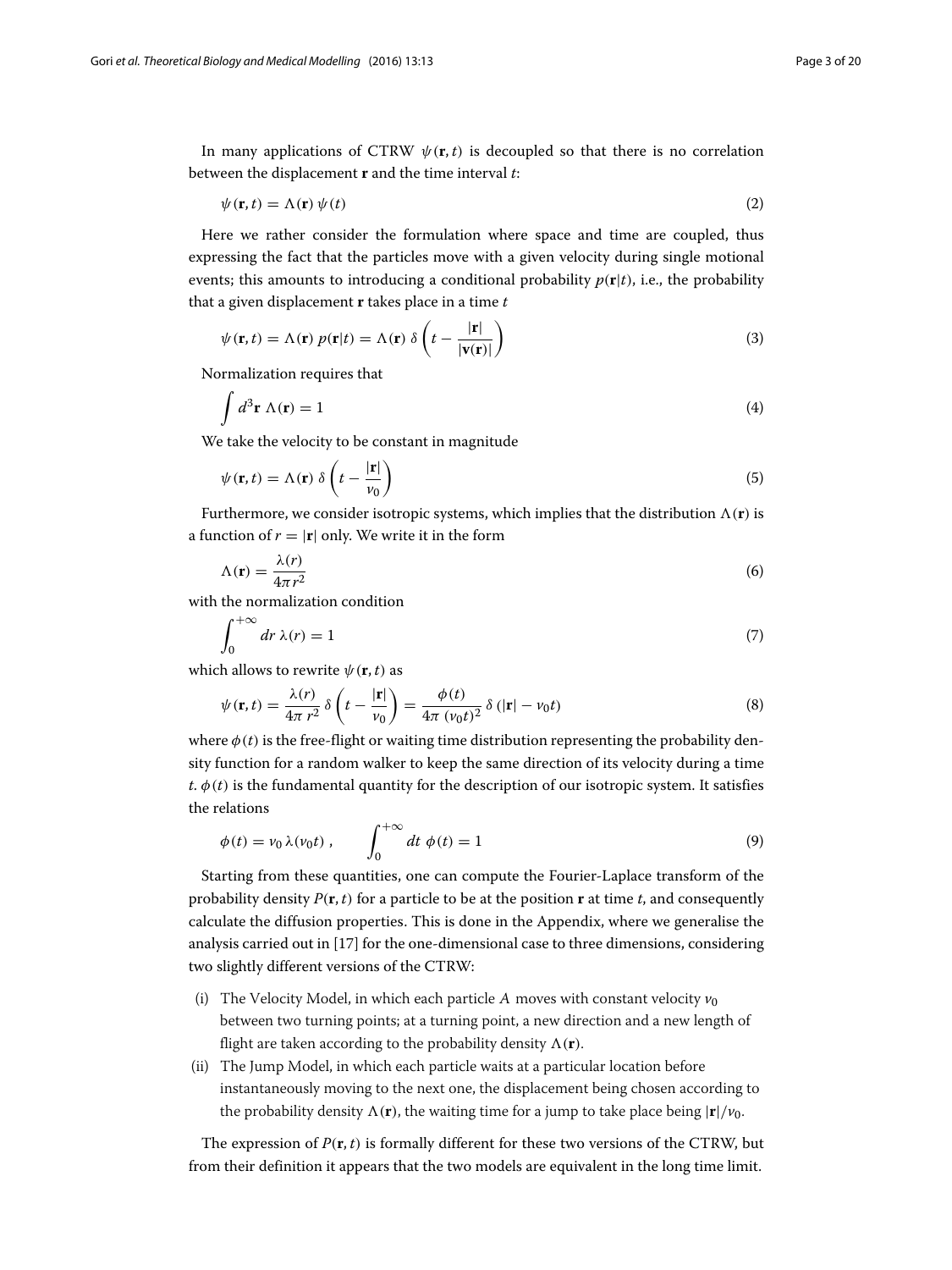As a general remark on other possible applications of our work, this CTRW description where space and time are coupled (see Eq. [\(3\)](#page-2-0)) allows us to model situations not only of Gaussian diffusion but also of enhanced diffusion (where  $\langle r^2(t) \rangle \simeq t^{\alpha}$  with  $\alpha > 1$ ) [\[18\]](#page-19-3), because it can describe cases where the particles keep the same velocity for very long times (if the free-flight distribution  $\phi(t)$  decays slowly, typically as an inverse power law).

We get normal diffusion as soon as  $\phi(t)$  has a finite second moment. In this case, the long time behavior of the mean square displacement, and hence of the diffusion coefficient, is, both for the Velocity and Jump models (see the [Appendix\)](#page-15-0)

<span id="page-3-4"></span>
$$
\langle r^2(t) \rangle = \int d^3 \mathbf{r} \, |\mathbf{r}|^2 P(\mathbf{r}, t) \simeq \frac{v_0^2 \langle t^2 \rangle_{\phi}}{\langle t \rangle_{\phi}} \, t \tag{10}
$$

where  $\langle t^n \rangle_{\phi}$  is the *n*-th moment of the distribution  $\phi(t)$  defined by Eqs. [\(8\)](#page-2-1) and [\(9\)](#page-2-2):

$$
\langle t^n \rangle = \int_0^{+\infty} dt \, t^n \phi(t) \tag{11}
$$

The diffusion coefficient is then given by

<span id="page-3-2"></span>
$$
D = \lim_{t \to \infty} \frac{\langle r^2(t) \rangle}{6t} = \frac{v_0^2 \langle t^2 \rangle_{\phi}}{6 \langle t \rangle_{\phi}}
$$
(12)

Let us notice that the same CTRW formalism can also describe subdiffusion (where  $\left\langle r^{2}(t)\right\rangle\simeq t^{\alpha}$  with  $\alpha\,<\,1)$  [\[18\]](#page-19-3). This can be obtained by considering a version of the Jump Model where space and time are decoupled, as in Eq. [\(2\)](#page-2-3): particles remain at a particular location for times distributed according to  $\psi(t)$  and make instantaneous jumps on distances distributed according to  $\Lambda(\mathbf{r})$ . Subdiffusion is obtained as soon as  $\Lambda(\mathbf{r})$  has finite second moment while the first moment of the waiting time distribution  $\psi(t)$  diverges.

# **Results and discussion**

# **Diffusion of independent tracers in the presence of interacting obstacles**

If we adopt the CTRW description of diffusion presented in the preceding section, then the main quantity to consider is  $\phi_A(t)$ , the probability density function that a random walker *A* keeps the same direction of velocity during a time *t*.

We will refer to "unperturbed" diffusion if *A* is the only species present in a solution, and we denote the free-flight time distribution of the unperturbed case by  $\phi_{0_A}(t)$ . The discussion in the preceding section gives

<span id="page-3-0"></span>
$$
D_{0_A} = \frac{v_{0_A}^2 \langle t^2 \rangle_{\phi_{0_A}}}{6 \langle t \rangle_{\phi_{0_A}}} \tag{13}
$$

which is also independently given by Einstein's relation

<span id="page-3-1"></span>
$$
D_{0_A} = \frac{kT}{\gamma_A} \tag{14}
$$

where *k* is the Boltzmann constant, *T* is the temperature and  $\gamma_A$  is the friction coefficient for *A*-particles given by Stokes' Law:

<span id="page-3-3"></span>
$$
\gamma_A = 6\pi R_A \eta \tag{15}
$$

where  $R_A$  is the hydrodynamic radius of the diffusing particles and  $\eta$  is the viscosity of the medium where the particles diffuse.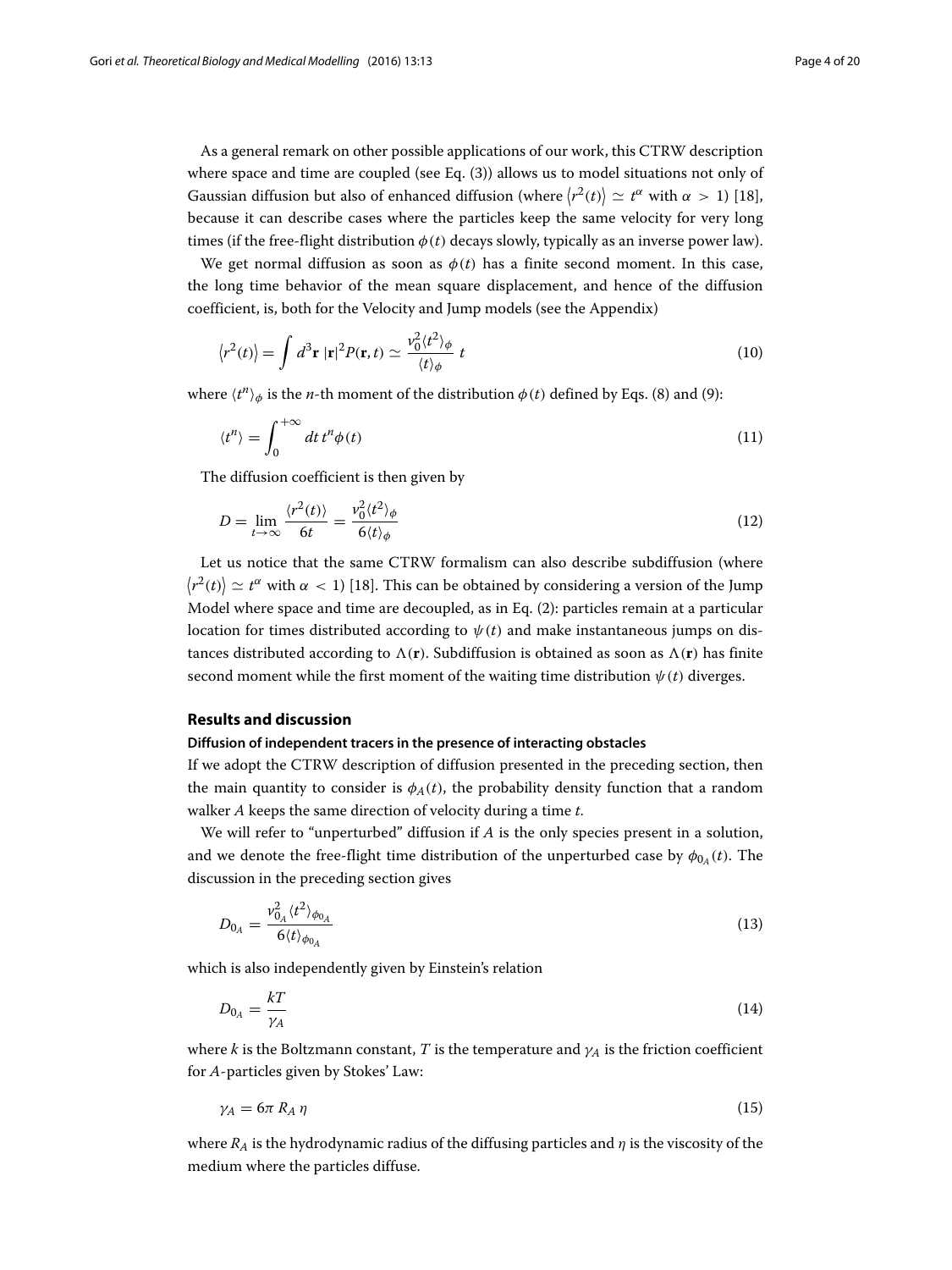Moreover, we can estimate the typical particle velocity using equipartition of energy

<span id="page-4-0"></span>
$$
v_{0_A}^2 = \frac{3kT}{m_A} \tag{16}
$$

where  $m_A$  is the mass of a particle  $A$ .

So, if we interpret  $\phi_{0}$ <sub>*A*</sub>(*t*) as the free-flight time distribution between Brownian collisions of the particles *A* on the molecules of the medium, then Eqs. [\(13\)](#page-3-0), [\(14\)](#page-3-1), [\(16\)](#page-4-0) imply that the two first moments of  $\phi_{0_A}$  must satisfy the relation

<span id="page-4-1"></span>
$$
\frac{\langle t^2 \rangle_{\phi_{0_A}}}{2 \langle t \rangle_{\phi_{0_A}}} = \frac{m_A}{\gamma_A} \tag{17}
$$

As stated in the introduction, the physical situation we are interested in is the one where another population of particles, say *B*-particles, is also present in the solution. Particles *B* are supposed to diffuse and mutually interact, but there is no interaction at a distance between them and the particles *A*. It is reasonable to suppose that the diffusive and dynamic properties of these moving obstacles *B* induce changes in the diffusive properties of the *A*-particles which can be thus seen as passive tracers.

We want to model how the *B*-particles affect the diffusion properties of the *A*-particles by resorting to a suitable modification of the CTRW probability distribution  $\phi_A(t)$ . The amount of the modification will of course depend on the concentration  $C_B$  (or equivalently on the average distance  $d = C_B^{-1/3}$ ) of obstacles. Our goal is to estimate with simple arguments the dependence on the average distance *d* between any pair of obstacles of the ratio  $D_A/D_{0_A}$  between perturbed and unperturbed diffusion coefficients.

We always assume that

$$
C_A \ll C_B \tag{18}
$$

so that the *A*-particles can be regarded as tracers: any *A*-particle does not influence the dynamics of the obstacles and of the other tracers.

#### <span id="page-4-2"></span>**Modification of the microscopic free-flight time distribution**

<span id="page-4-3"></span>If the concentration  $C_B$  of the obstacles  $B$  is low enough, in the sense that their average distance *d* is such that

$$
d \gg \sqrt{\int_0^{+\infty} dr \, r^2 \lambda_0(r)} \tag{19}
$$

we can consider that the diffusion of *A*-particles is not perturbed by the presence of the obstacles *B*; thus for the waiting time distribution we will have  $\phi_A(t) \simeq \phi_{0A}(t)$ , and, consequently,  $D_A \simeq D_{0_A}$ .

As the concentration of *B*-particles grows, the diffusion of *A*-particles is affected accordingly, and this is described by a modification of  $\phi_A(t)$ . It is reasonable to suppose that  $\phi_A(t)$  will be close to  $\phi_{0_A}(t)$  at sufficiently short times, i.e., for displacements small enough that a tracer *A* does not "see" any obstacle *B*, and that  $\phi_A(t)$  will be reduced with respect to the unperturbed  $\phi_{0A}(t)$  at long times, because long free displacements are likely to be interrupted by the presence of obstacles.

Following this idea, we model the waiting time distribution as follows: we call  $T_d$  the characteristic time of flight at which a tracer  $A$  begins to "see" the obstacles  $B$ , where  $T_d$ depends of course on the typical distance  $d \simeq C_B^{-1/3}$  between the *B*-particles. We then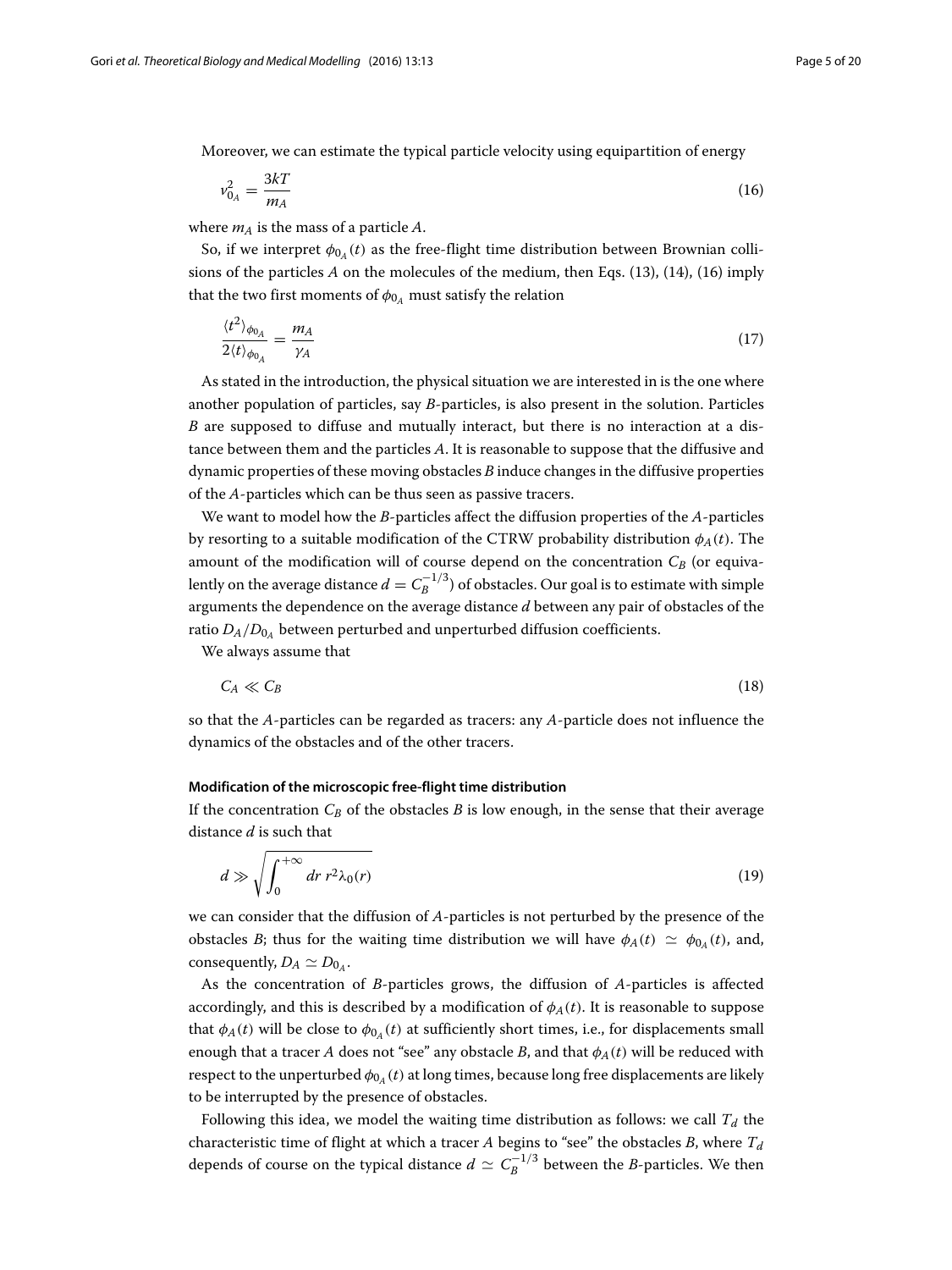make the simplest assumption that  $\phi_A(t)$  coincides (except for a normalisation factor) with  $\phi_{0_A}(t)$  for times smaller than  $T_d$  and is zero for times larger than  $T_d$ .

We take the unperturbed distribution  $\phi_{0_A}(t)$  to be exponentially decreasing

<span id="page-5-1"></span>
$$
\phi_{0_A}(t) = \frac{1}{\tau_A} e^{-t/\tau_A} \tag{20}
$$

where, using Eq. [\(17\)](#page-4-1):

<span id="page-5-5"></span>
$$
\tau_A = \frac{m_A}{\gamma_A} \tag{21}
$$

So, we write the modified probability density  $\phi_A(t)$  for passive tracers (*A*-particles) in presence of interacting moving obstacles (*B*-particles) as:

<span id="page-5-2"></span><span id="page-5-0"></span>
$$
\phi_A(t) = \frac{e^{-t/\tau_A}}{\tau_A(1 - e^{-T_d/\tau_A})} \quad \text{if } t < T_d \,, \qquad \phi_A(t) = 0 \quad \text{if } t \ge T_d \tag{22}
$$

If we compute the diffusion coefficient using Eq.  $(12)$  and expressions  $(22)$ ,  $(20)$  we get

$$
\frac{D_A}{D_{0_A}} = \frac{\langle t^2 \rangle_{\phi_A}}{\langle t \rangle_{\phi_A}} \cdot \frac{\langle t \rangle_{\phi_{0_A}}}{\langle t^2 \rangle_{\phi_{0_A}}} = 1 - \frac{x^2}{2(e^x - 1 - x)} \quad \text{where } x = x(d) = \frac{T_d}{\tau_A} \tag{23}
$$

which is a function of the ratio between the transition time  $T_d$  and the characteristic timescale  $\tau_A$  of the non perturbed waiting time distribution. The issue is now to establish the dependence of the transition time  $T_d$  (and consequently, of the parameter *x*) on the average distance *d* between obstacles.

The fact that the obstacles move under the influence of deterministic nonlinear interparticle potentials implies a chaotic dynamics which a-priori could be very different from a stochastic dynamics, this notwithstanding such a chaotic dynamics entails a Brownianlike diffusion as was found by numerical simulations in Ref. [\[14\]](#page-19-4). Hence we assume that the *B*-molecules (obstacles) diffuse with Brownian motion: we can apply to them the CTRW description with velocity  $v_{0B}$  and waiting time distribution  $\phi_B(t)$ , corresponding to a situation where they do not interact. We can then approximately take into account their mutual interaction by giving them a systematic drift velocity that is due to deterministic forces acting between them. This drift velocity depends on their mutual distance *d*, and we will call it  $V_d$ . If we suppose that the dynamics of the  $B$ -molecules is over-damped, a crude estimation of *V<sub>d</sub>* is given by *V<sub>d</sub>*  $\simeq$  *F(d)/γ<sub>B</sub>*, where  $\gamma_B = 6\pi R_B \eta$  is the friction coefficient of the *B*-molecules and *F*(*d*) the norm of the deterministic force between two molecules of type *B* at a distance  $d = C_B^{-1/3}$ .

The transition time  $T_d$  can be roughly estimated by considering that, if the diffusive displacement of a tracer *A* is interrupted by the presence of the *B*-molecules, this is due to a molecule *B* which is moving in the direction of the tracer *A*, so that

<span id="page-5-4"></span><span id="page-5-3"></span>
$$
T_d \simeq \frac{d}{v_{0_A} + v_{0_B} + V_d} \simeq \frac{d}{v_{0_A} + v_{0_B} + F(d)/\gamma_B}
$$
(24)

For the parameter  $x$  appearing in  $(23)$  this gives

$$
x = x(d) = \frac{T_d}{\tau_A} = \frac{d}{\frac{m_A}{\gamma_A} \left[ \sqrt{\frac{3kT}{m_A} + \sqrt{\frac{3kT}{m_B} + \frac{F(d)}{\gamma_B}} \right]}}
$$
(25)

where we have used Eqs.  $(16)$ ,  $(17)$  and  $(20)$ .

Now, some remarks are in order. The most tricky point in the procedure mentioned above to compute  $D_A/D_{0_A}$  of the tracers consists in the choice of the functional form of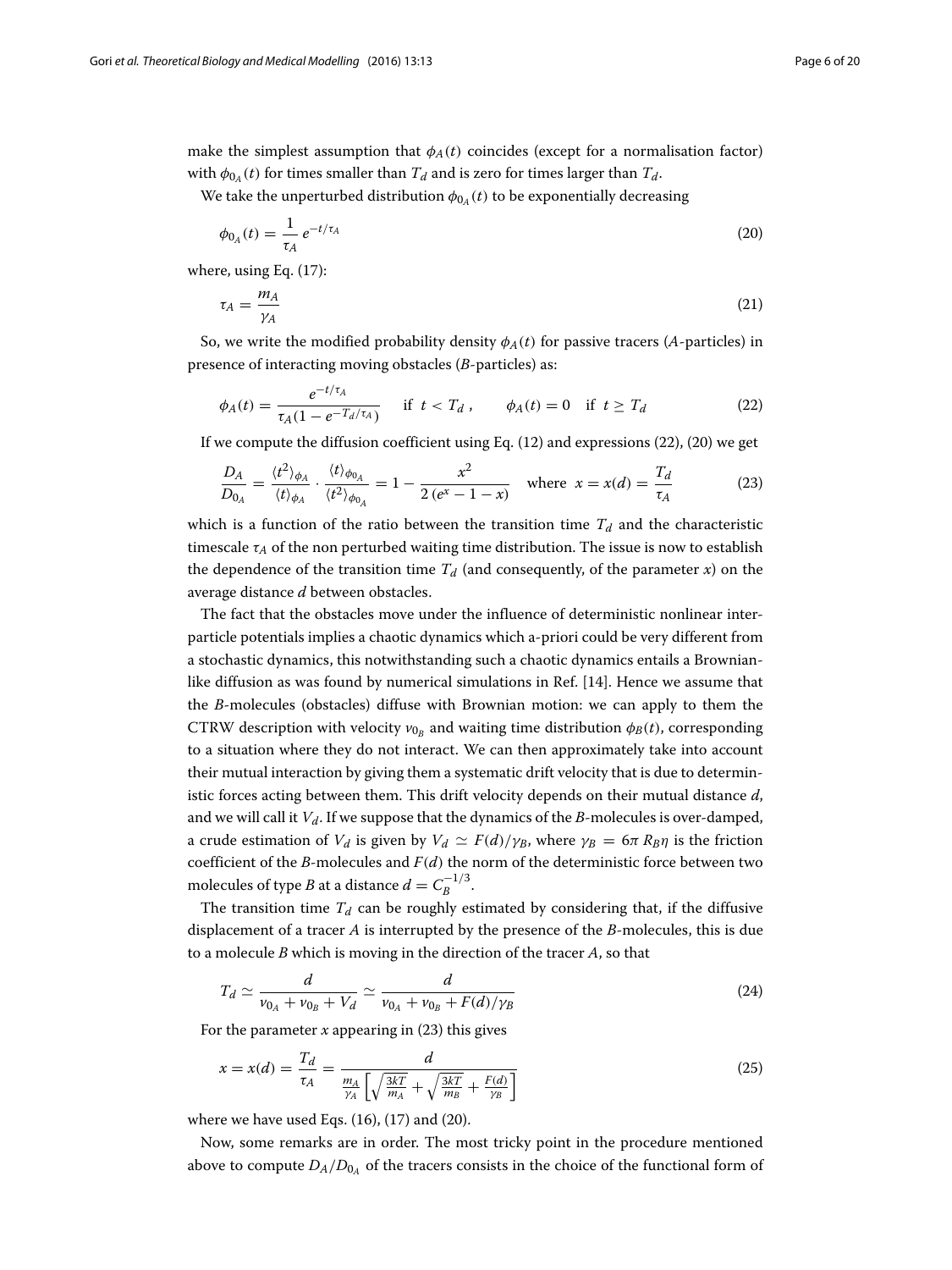$T_d = T_d [U(r)](d)$ , where  $U(r)$  is the potential energy among interacting obstacles which depends only on the distance *r* between them, i.e.

$$
F(r) = \left| \frac{\mathrm{d}U}{\mathrm{d}r}(r) \right| \tag{26}
$$

Equation [\(24\)](#page-5-3) is a rough estimate of this characteristic time because it excludes, for instance, effects due to the dimensionality of physical space where diffusion takes place (1D, 2D, etc.), the sign of interaction energy among obstacles, spatial correlation among obstacles and the possibility of multiple collisions among the molecules. The last point entails the exclusion - from the range of validity of our model - of all the cases where  $d \lesssim \min\{R_A, R_B\}$  (as in the case of densely crowded systems). For this reason we do not take into account the sizes of both tracers and obstacles at a distance *d* from the colliding particle.

Moreover, this model is meaningful if the transition time  $T_d$  is of the same order of magnitude than the characteristic timescale  $\tau_A$  of  $\phi_A(t)$ . Such a condition is equivalent to requiring that the viscosity  $\eta$  of the medium and the interparticle distance *d* are sufficiently small and, possibly, the interaction strength among the obstacles is sufficiently large. To the contrary, if the parameters of the system are such that the typical time  $T_d$ at which the tracers "see" the obstacles is many orders of magnitude larger than the typical time  $\tau_A$  between Brownian collisions, the free-flight time distribution  $\phi_{0_A}(t)$  will not be modified by the presence of the obstacles, and Eq. [\(23\)](#page-5-2) will always give  $D_A \simeq D_{0_A}$ , as  $x(d) \gg 1$  for all the accessible values of *d*. More precisely, if we look at Eq. [\(25\)](#page-5-4) for the ratio between  $T_d$  and  $\tau$ , it is reasonable to think that the presence of *B*-particles modifies the microscopic free-flight time distribution between Brownian collisions if the product  $(\gamma_A d)$  is not much larger than  $\sqrt{m_A kT}$ . Unfortunately this is not true in many applications. Consider, for instance, the case of two molecular species diffusing in water ( $\eta = 5.1 \times 10^8$ ) KDa  $\mu m^{-1} \mu s^{-1}$ ) at room temperature  $T = 300$  K, where the *A*-particles are non interacting small molecules (say a small peptide complex), and the *B*-particles represent mutually interacting biomolecules with  $m_B \simeq 20$  KDa and  $R_B \simeq 2 \times 10^{-3}$  µm, so that  $R_A \simeq 0.5$   $R_B$ and  $m_A \simeq 0.025$   $m_B \simeq 0.5$  KDa. Using Eqs. [\(21\)](#page-5-5) and the previous choice of physical parameters for *A*-particles, we obtain that  $\tau_A \simeq 5 \times 10^{-8} \mu$ s. Suppose that the *B*-particles are characterized by a net electric charge  $Z_B \simeq 10$ , that their mutual average distance is  $d = 0.05 \mu m \approx 50 R_B$ , and that they interact through a non screened electrostatic potential. This models the case of an ideal watery solution of *A*- and *B*-type particles with no Debye screening, and with  $\varepsilon_{rel} \simeq 80$  (the value of the static dielectric constant of water). Using Eq. [\(16\)](#page-4-0) we see that the contribution due to thermal noise of *A*-type molecules is larger than that of the *B*-type molecules, in fact  $v_{0A} \simeq 1.2 \times 10^2 \mu m \mu s^{-1} \simeq 6 v_{0B}$ ; moreover, the interaction term is negligible with respect to the velocities, as

$$
\frac{F(d)}{\gamma_B} = \frac{Z_B^2 q^2}{\varepsilon_{rel} d^2} \frac{1}{\gamma_B} \simeq 7 \times 10^{-3} \mu m \mu s^{-1} \simeq 3 \times 10^{-3} v_{0_B}
$$
 (27)

where *q* is the elementary charge expressed in Gaussian units. Using [\(24\)](#page-5-3), the transition time is  $T_d \simeq 3 \cdot 10^{-4} \mu s$ , whence we get  $x(d) \simeq 6 \cdot 10^3$ .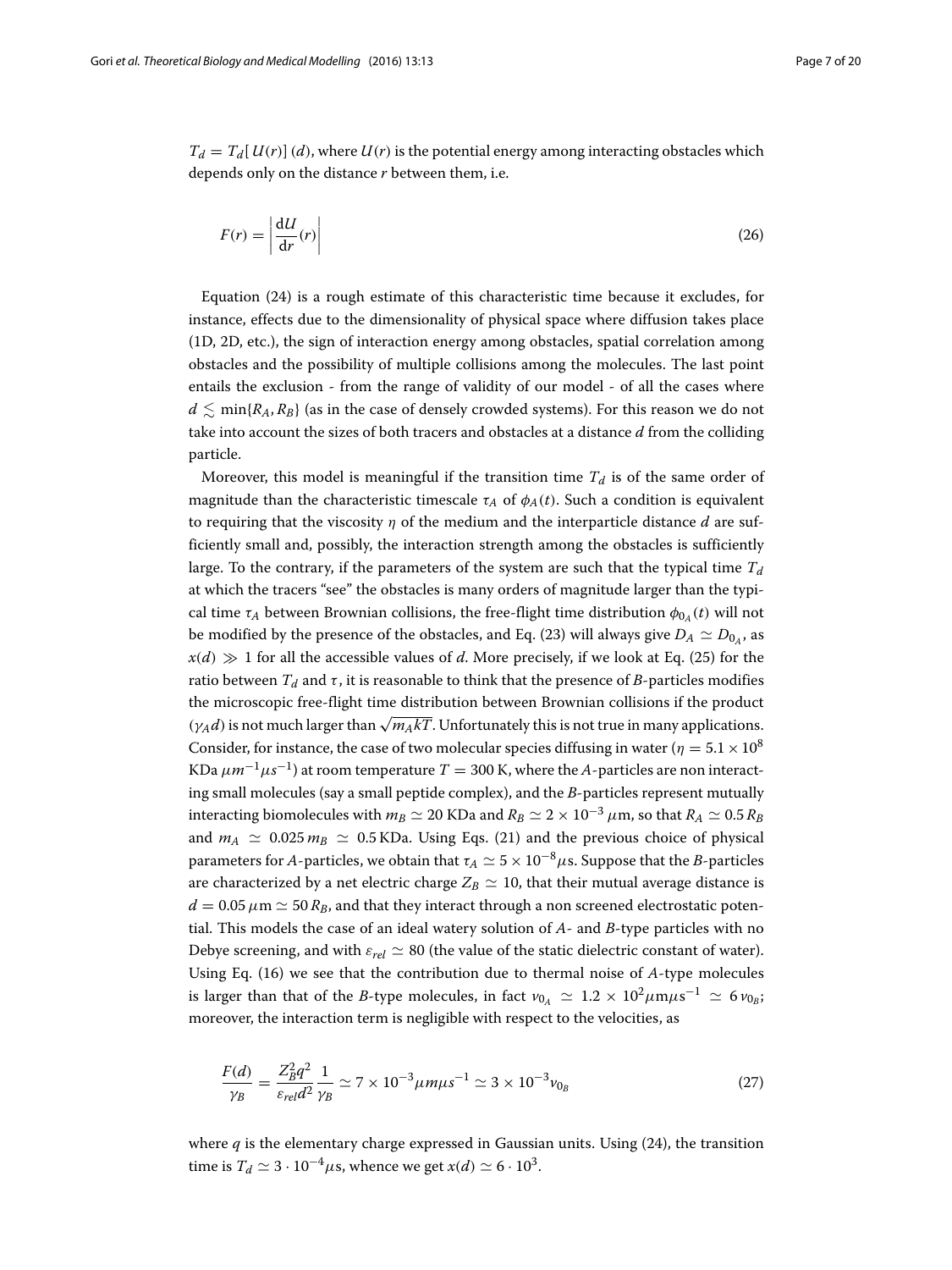# <span id="page-7-5"></span>**Modification of the rescaled free-flight time distribution**

<span id="page-7-4"></span>In order to describe physical systems for which  $T_d \gg \tau$  for all the accessible values of the intermolecular distance *d*, as the one described by the preceding example, we have to modify the CTRW model.

Let us still model the unperturbed diffusion of tracers as a sequence of linear motional events described in the CTRW formalism by a rescaled function  $\tilde{\psi}_{0_A}(\mathbf{r}, t)$ , given by

<span id="page-7-0"></span>
$$
\tilde{\psi}_{0_A}(\mathbf{r}, t) = \frac{1}{4\pi (\tilde{v}_{0_A}t)^2} \, \tilde{\phi}_{0_A}(t) \, \delta(|\mathbf{r}| - \tilde{v}_{0_A}t) = \frac{1}{4\pi (\tilde{v}_{0_A}t)^2} \, \frac{e^{-t/\tilde{\tau}_A}}{\tilde{\tau}_A} \, \delta(|\mathbf{r}| - \tilde{v}_{0_A}t) \tag{28}
$$

where  $\tilde{v}_{0_A} = \alpha_A v_{0_A}$  is a rescaled velocity and  $\tilde{\tau}_A = \beta_A \tau_A$  is a rescaled characteristic timescale for diffusive motional events. The parameters  $v_{0A}$  and  $\tau_A$  are the same as in the previous section. If there are no interactions among obstacles (*B*-particles), a relation equivalent to Eq. [\(28\)](#page-7-0) can be written for each *B* particle

$$
\tilde{\psi}_{0_B}(\mathbf{r}, t) = \frac{1}{4\pi \ (\tilde{v}_{0_B} t)^2} \ \tilde{\phi}_{0_B}(t) \ \delta(|\mathbf{r}| - \tilde{v}_{0_B} t) = \frac{1}{4\pi \ (\tilde{v}_{0_B} t)^2} \ \frac{e^{-t/\tilde{\tau}_B}}{\tilde{\tau}_B} \ \delta(|\mathbf{r}| - \tilde{v}_{B_0} t) \tag{29}
$$

where, analogously to the previous case,  $\tilde{\nu}_{0_B} = \alpha_B \nu_{0_B}$  and  $\tilde{\tau}_B = \beta_B \tau_B$ .

Of course this does not model the microscopic level, in the sense that the single motional events - whose probability is specified by  $\tilde{\psi}_A(\mathbf{r}, t)$  - are no longer the microscopic displacements between successive Brownian collisions. Rather, we focus on the motion on longer timescales  $\tilde{\tau}_A$  ( $\beta_A > 1$ ) and model the diffusion of tracers as a sequence of displacements on typical distances  $\tilde{v}_{A_0} \tilde{\tau}_A$ .

The conditions on the rescaling parameters ( $\alpha_A$ ,  $\beta_A$ ,  $\alpha_B$ ,  $\beta_B$ ) are then

• the typical motional event for tracers (A-particles) takes place between two consecutive encounters with an obstacle (B-particles); this means that the spatial scale of a typical motional event for tracers described by  $\tilde{\psi}_{0}$ <sub>*(***r**, *t*) is *d*, the average</sub> distance between any two obstacles. This condition guarantees that τ*A*, and consequently  $\tilde{\psi}_{0}$ <sub>4</sub> (**r**, *t*), is modified in the presence of obstacles:

<span id="page-7-1"></span>
$$
\left(\tilde{\nu}_{0_A} + \tilde{\nu}_{0_B}\right)\tilde{\tau}_A = \left(\alpha_A \nu_{0_A} + \alpha_B \nu_{0_B}\right)\beta_A \tau_A = d \tag{30}
$$

• for <sup>B</sup>-particles we can also write a condition analogous to Eq. [\(30\)](#page-7-1) under the assumption that the motional events for obstacles are determined by encounters among them in absence of mutual interactions. This is justified by the assumption that the concentration of tracers is negligible compared with the concentration of obstacles. In this framework it is reasonable to assume:

<span id="page-7-2"></span>
$$
2\tilde{\nu}_{0_B}\tilde{\tau}_B = 2\alpha_B\beta_B\left(\nu_{0_B}\tau_B\right) = d\tag{31}
$$

• the dynamics of tracers is now dominated by the encounters with obstacles, that means

$$
\frac{\tilde{\nu}_{0_A}^2 \tilde{\tau_A}}{3} = D_{ex} \nu_{ol_A}(d) \tag{32}
$$

where  $D_{exVol_4}(d)$  is the diffusion coefficient of tracers taking into account the excluded volume effects due to the presence of the obstacles. As we are investigating the case  $d \gg R_A + R_B$ , we can neglect the excluded volume effects and substitute  $D_{0_A} = D_{exVol_A}(\infty)$ , yielding:

<span id="page-7-3"></span>
$$
\frac{\tilde{v}_{0_A}^2 \tilde{\tau}_A}{3} = \frac{\alpha_A^2 \beta_A \left(v_{0_A}^2 \tau_A\right)}{3} = \frac{v_{0_A}^2 \tau_A}{3} = D_{0_A} \quad \Rightarrow \quad \alpha_A^2 \beta_A = 1 \tag{33}
$$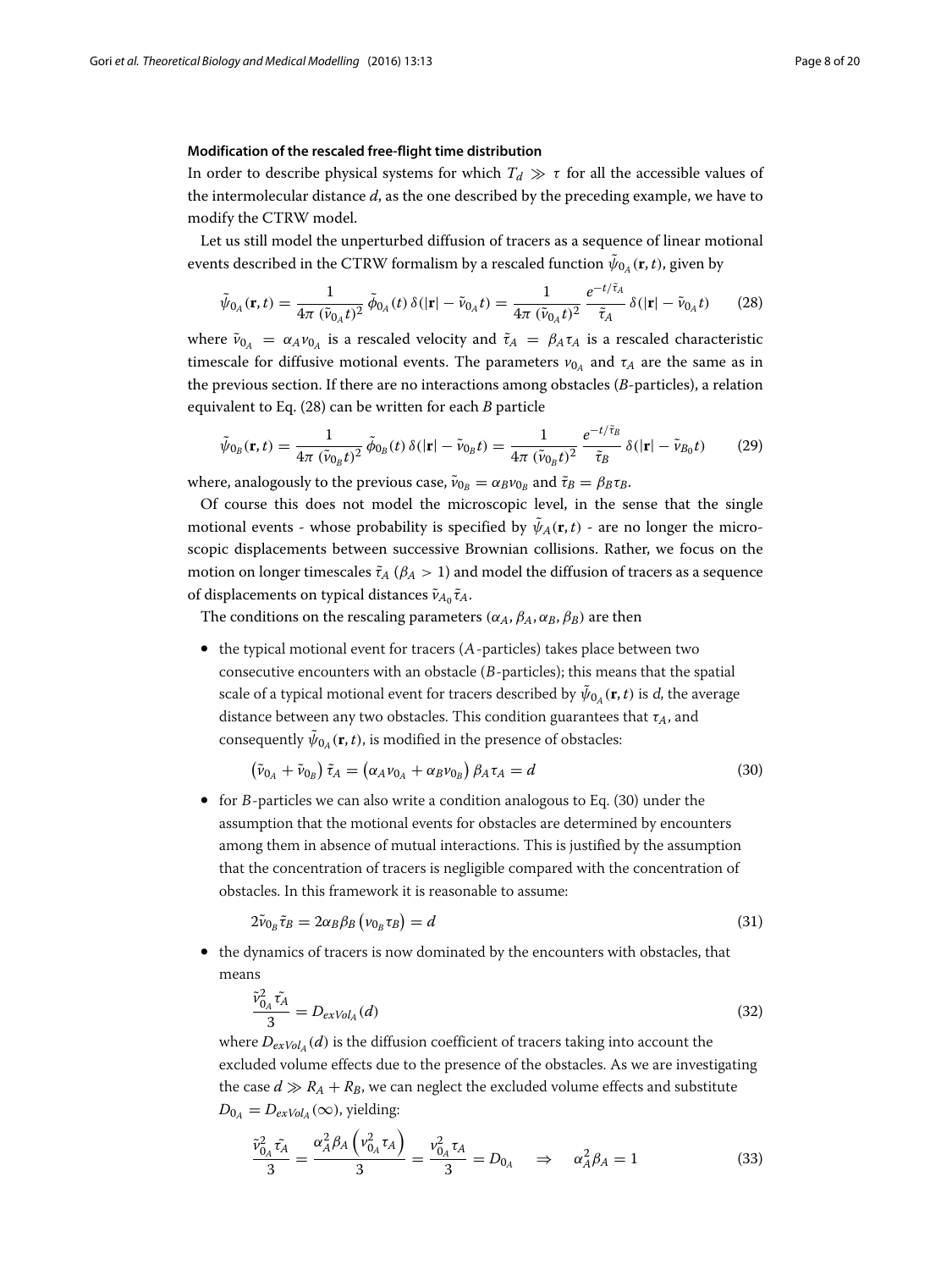$\bullet$  the considerations in the previous item can be extended to obstacles ( $B$ -particles) if no interactions act among them, so that:

<span id="page-8-0"></span>
$$
\frac{\tilde{\nu}_{0_B}^2 \tilde{\tau}_B}{3} = \frac{\alpha_B^2 \beta_B \left( \nu_{0_B}^2 \tau_B \right)}{3} = \frac{\nu_{0_B}^2 \tau_B}{3} = D_{0_B} \quad \Rightarrow \quad \alpha_B^2 \beta_B = 1. \tag{34}
$$

Notice that the rescaled velocity and time now implicitly depend on the parameter *d*. Solving the system formed by Eqs. [\(30\)](#page-7-1), [\(31\)](#page-7-2), [\(33\)](#page-7-3) and [\(34\)](#page-8-0), we obtain:

$$
\alpha_B = \frac{2\,\nu_{0_B}\tau_B}{d} \qquad \beta_B = \frac{1}{\alpha_B^2} \tag{35}
$$

while for the rescaled parameters for *A*-particles:

$$
\alpha_A = \frac{\nu_{0_A} \tau_A}{2d} \left( 1 \pm \sqrt{1 + 8 \frac{\nu_{0_B}^2 \tau_B}{\nu_{0_A}^2 \tau_A}} \right) \qquad \beta_A = \frac{1}{\alpha_A^2} \tag{36}
$$

where, as  $\alpha_A > 0$ , the physical solution we choose is the one with the "+" sign.

Using Eqs. [\(16\)](#page-4-0) and [\(21\)](#page-5-5) we can rewrite this as:

$$
\alpha_B = \frac{2\sqrt{3kTm_B}}{\gamma_B d} \qquad \beta_B = \frac{1}{\alpha_B^2} \tag{37}
$$

<span id="page-8-3"></span>and

$$
\alpha_A = \frac{\sqrt{3kTm_A}}{2\gamma_A d} \left( 1 + \sqrt{1 + 8\frac{\gamma_A}{\gamma_B}} \right) \qquad \beta_A = \frac{1}{\alpha_A^2} \tag{38}
$$

We suppose that, in the presence of mutually interacting biomolecules of *B*-type, the function  $\tilde{\phi}_{0_A}(t)$  is modified as follows

<span id="page-8-1"></span>
$$
\tilde{\phi}_A(t) = q_1 e^{-t/\tilde{\tau}_A} \quad \text{if } t < \tilde{T}_d \,, \qquad \tilde{\phi}_A(t) = q_2 e^{-t/\tilde{T}_d} \quad \text{if } t \ge \tilde{T}_d \tag{39}
$$

where  $q_1, q_2$  are such that  $\tilde{\phi}_A(t)$  is normalized and continuous at  $t = \tilde{T}_d$ .  $\tilde{T}_d$  is again the characteristic time at which the motional events described by  $\tilde{\psi}_{0}$ <sub>4</sub> (**r**, *t*) are perturbed by the presence of the obstacles. Equation [\(39\)](#page-8-1) expresses the fact that, on spatial scales larger than the average intermolecular distance *d* between any pair of obstacles, the timescale of diffusion changes from  $\tilde{\tau}_A$  to  $\tilde{T}_d$ , which is the characteristic time that takes to cover a distance *d* for a tracer in presence of interacting obstacles. Two physically equivalent conditions for defining  $\tilde{T}_d$  are

<span id="page-8-2"></span>
$$
\tilde{T}_d \simeq \frac{d}{\tilde{\nu}_{0_A} + \tilde{\nu}_{0_B} + V_d} \tag{40}
$$

Here  $V_d$  is the drift velocity of the obstacles, that we can estimate in the same way as in Section ["Modification of the microscopic free-flight time distribution"](#page-4-2), that is,  $V_d \simeq$ *F*(*d*)/ $\gamma_B$ . For both conditions, it is evident that  $\tilde{T}_d \leq \tilde{\tau}_A$ , where the equality holds when  $V_d = 0$ , that is, the *B*-particles do not interact.

After a straightforward calculation, we obtain the following dependence of the diffusion coefficient on the parameter  $y(d) = \tilde{T}_d/\tilde{\tau}_A$ :

<span id="page-8-4"></span>
$$
\frac{D_A}{D_{0_A}} = \frac{1 - e^{-y} \left( 1 + y + \frac{y^2}{2} - \frac{5y^3}{2} \right)}{1 - e^{-y} \left( 1 + y - 2y^2 \right)}
$$
(41)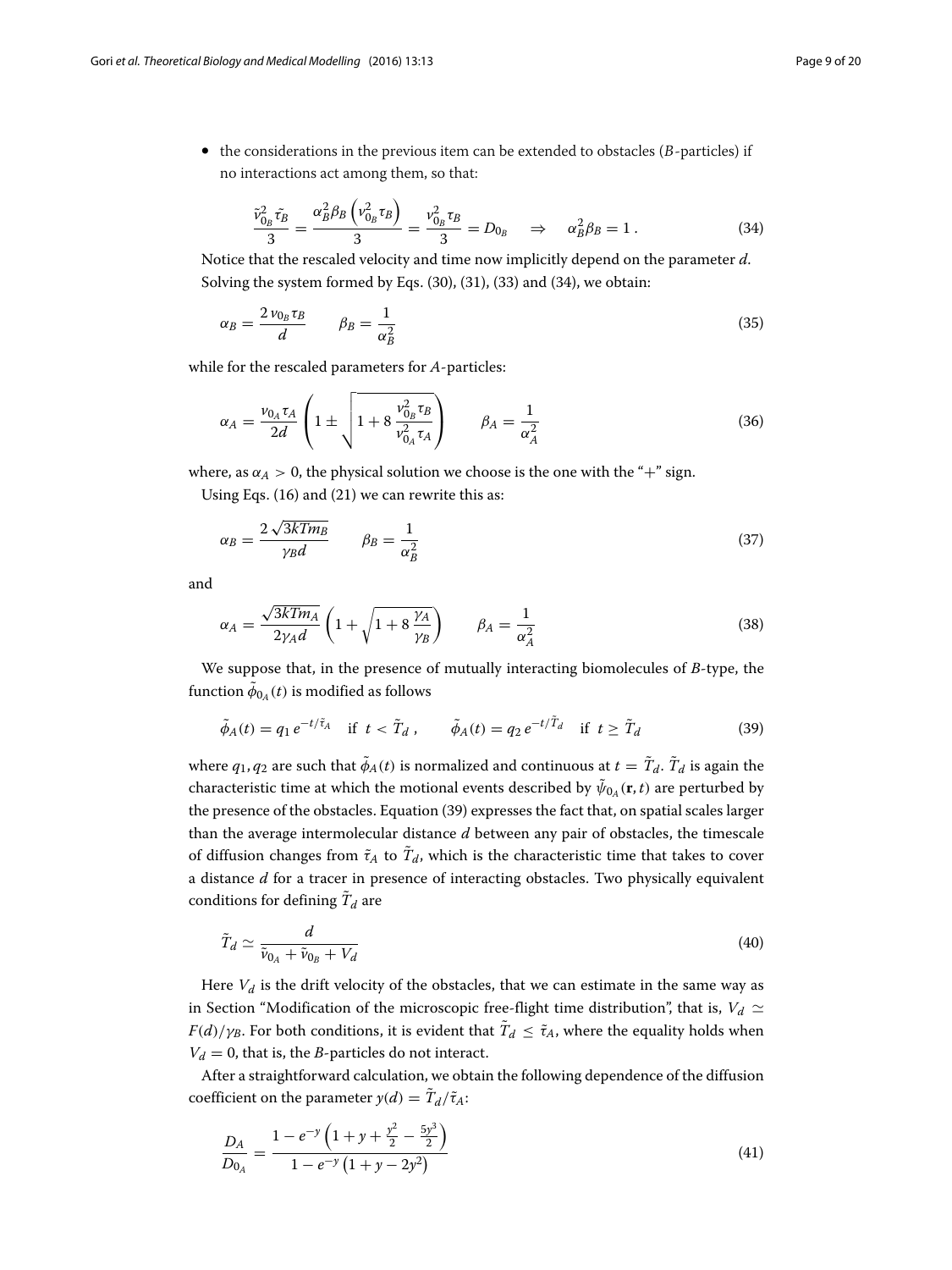If we take the condition [\(40\)](#page-8-2) for  $T_d$  we get for the dependence of *y* on *d* 

<span id="page-9-0"></span>
$$
y(d) = \frac{T_d}{\tilde{\tau}_A} = \frac{1}{1 + \frac{V_d \tilde{\tau}_A}{d}} = \frac{1}{1 + \frac{F(d)}{d\gamma_B} \beta_A \frac{m_A}{\gamma_A}} = \frac{1}{1 + \frac{4dF(d)\gamma_A}{3kT\gamma_B \left(1 + \sqrt{1 + 8\frac{\gamma_A}{\gamma_B}}\right)^2}}
$$
(42)

where we have used Eq. [\(38\)](#page-8-3) for  $\beta_A$ .

#### **Slowing down of Brownian diffusion: the patterns of** *D/D***<sup>0</sup>**

In this section we report the patterns of the ratio  $D_A/D_{0_A}$  obtained by means of the theoretical expressions [\(23\)](#page-5-2), [\(25\)](#page-5-4) and [\(41\)](#page-8-4), [\(42\)](#page-9-0). We denote by  $D$  and  $D_0$  the diffusion coefficients of the tracers (*A*-particles) in the presence and in the absence of obstacles (*B*particles), respectively. We plot this ratio as a function of the average distance *d* between any two obstacles obtained for different kinds of interaction potentials between the *B*particles: screened electrostatic potential, Coulombic potential, dipolar potential. These potentials have been chosen as they are representative of some relevant interaction in biology [\[19\]](#page-19-5). The choice of Coulombic and dipolar potentials is justified by the fact that these are long range interactions that can exert their action on a length scale much larger than the typical dimensions of biomolecules. In this framework other interactions, i.e. Van der Waals interactions, have a very short range and they exert their action on length scale comparable with biomolecules dimensions. Nevertheless the short range screened Coulombic potential has been investigated as its range distance depends on the free ions concentration in the diffusive medium, which is an accessible experimental parameter. In what follows the diffusion of tracers in presence of interacting obstacles is studied for some cases corresponding to the different frameworks discussed in Sections ["Modi](#page-4-3)[fication of the microscopic free-flight time distribution"](#page-4-3), ["Modification of the rescaled](#page-7-4) [free-flight time distribution"](#page-7-4).

#### **Case of modification of the microscopic free-flight time distribution**

As discussed in Section ["Modification of the microscopic free-flight time distribution"](#page-4-2), this approach corresponds to the case where the characteristic timescale  $\tau_A$  of Brownian collisions is of the same order of magnitude than  $T<sub>d</sub>$  (the characteristic timescale at which the tracers *A* "see" the obstacles *B*). This corresponds to intermolecular distances *d* of the obstacles that are comparable to  $\sqrt{\frac{m_A kT}{\gamma_A^2}}$ . For the sake of simplicity we consider the case where the species *A* and *B* have the same size,  $R = R_A = R_B$ , and the same mass,  $m = m_A = m_B$ , which define a length and a mass scale for the system, respectively. Hence, for instance, the distance between two colliding particles can be rewritten as  $d = R l$ , where *l* is an adimensional parameter, with the assumption that  $d \gg R$ . Moreover, the temperature *T* of the system defines an energy scale allowing to express Eq. [\(25\)](#page-5-4) in terms of dimensionless quantities, since the friction coefficient as well can be expressed in terms of an adimensional parameter  $\Gamma$ 

$$
\gamma = \Gamma (kTm)^{1/2} R^{-1} \tag{43}
$$

Let us consider a two-body interaction potential of the form

$$
U(r) = \frac{\mathcal{C}}{r^n} \tag{44}
$$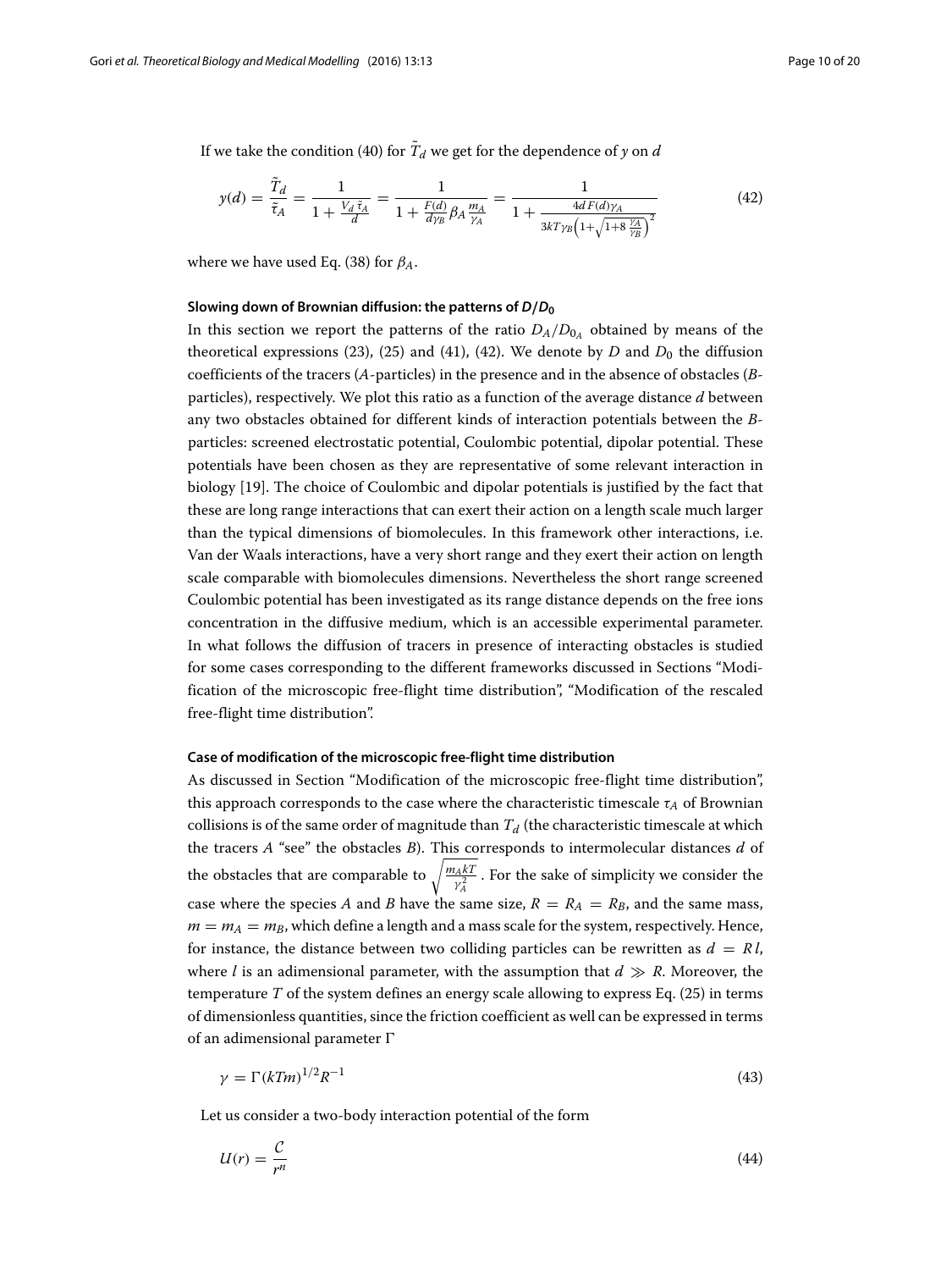where *r* is the interparticle distance, which can be written in adimensional units as

<span id="page-10-1"></span>
$$
U(r = Rl) = \bar{U}(l) = (kT)\bar{C}l^{-n}
$$
\n
$$
(45)
$$

where  $\bar{C} = C(kTR^n)^{-1}$ . With these conventions, Eq. [\(25\)](#page-5-4) reads

$$
x = x(d = Rl) = \frac{T_d}{\tau} = \frac{l\Gamma^2}{2\sqrt{3}\Gamma + \bar{C}nl^{-(n+1)}}
$$
(46)

Let us consider the case of a Coulombic interaction

$$
U_{Coul}(r) = C_{Coul} r^{-1}
$$
\n<sup>(47)</sup>

among *B*-type particles. In order to study a somewhat realistic case we take for *m* and *R* values that are typical for macromolecules, i.e.  $m \sim 10$  KDa  $\simeq 1.6 \times 10^{-23}$  Kg,  $R \simeq 10^{-9}$ m and  $|Z| \approx 10$ , at room temperature  $T = 300$  K; in this case we have

$$
\bar{C}_{Coul} = \frac{Z^2 q^2}{\varepsilon_{water}(kTR)} \simeq 0.7 \times 10^2 \tag{48}
$$

where *q* is the electric elementary charge and  $\varepsilon_{water} \approx 80$  is the relative electric permittivity of water.

In Fig. [1](#page-10-0) we plot the tracer self-diffusion coefficent behavior as a function of average distances among diffusing obstacles interacting through a Coulombic potential, following Eqs. [\(23\)](#page-5-2) and [\(46\)](#page-10-1); the intensity of Coulombic potential has been fixed to  $\bar{\mathcal{C}}_{Coul} = 0.7 \times 10^2$ while the value of the adimensionalized friction coefficient  $\Gamma$  has been changed. In this case it is necessary to choose  $\Gamma \simeq 10^{-2}$  in order to obtain sizeable effects on the value of  $D/D_0$  at an average intermolecular distance of about  $l \approx 10^3$ . Moreover, the value of  $\Gamma$  strongly affects the value of the intermolecular average distance among obstacles,



<span id="page-10-0"></span>Fig. 1 Normalized diffusion coefficient  $D/D_0$  for A-type particles, computed with Eqs. [\(23\)](#page-5-2) and [\(25\)](#page-5-4), plotted vs. the intermolecular average distance d of B-type particles (expressed in adimensional units I). The *B*-particles interact through a Coulombic potential  $U = \bar{\mathcal{C}}_{Coul}l^{-1}$ . The A- and *B*-type particles are assumed spherical, of equal radius  $R$ , and equal mass  $m$ . In adimensional units the interaction intensity is  $\bar{\mathcal{C}}_{Coul} = U_{Coul}(R)/(k_B T)$ , the friction coefficient  $\gamma=\Gamma(k_B Tm)^{1/2}R^{-1}$ . The curves refer to a fixed value for the potential strength ( $C_{Coul}$  = 70) and different values for  $\Gamma$ , that is:  $\Gamma = 0.1$  (blue continuous line),  $\Gamma = 0.05$ (orange dot-dashed line),  $\Gamma = 0.01$  (green dashed line),  $\Gamma = 0.005$  (red dotted line). The case of  $\mathcal{C}_{Coul} = 0$  has been reported for  $\Gamma = 0.01$  (black dot dashed line)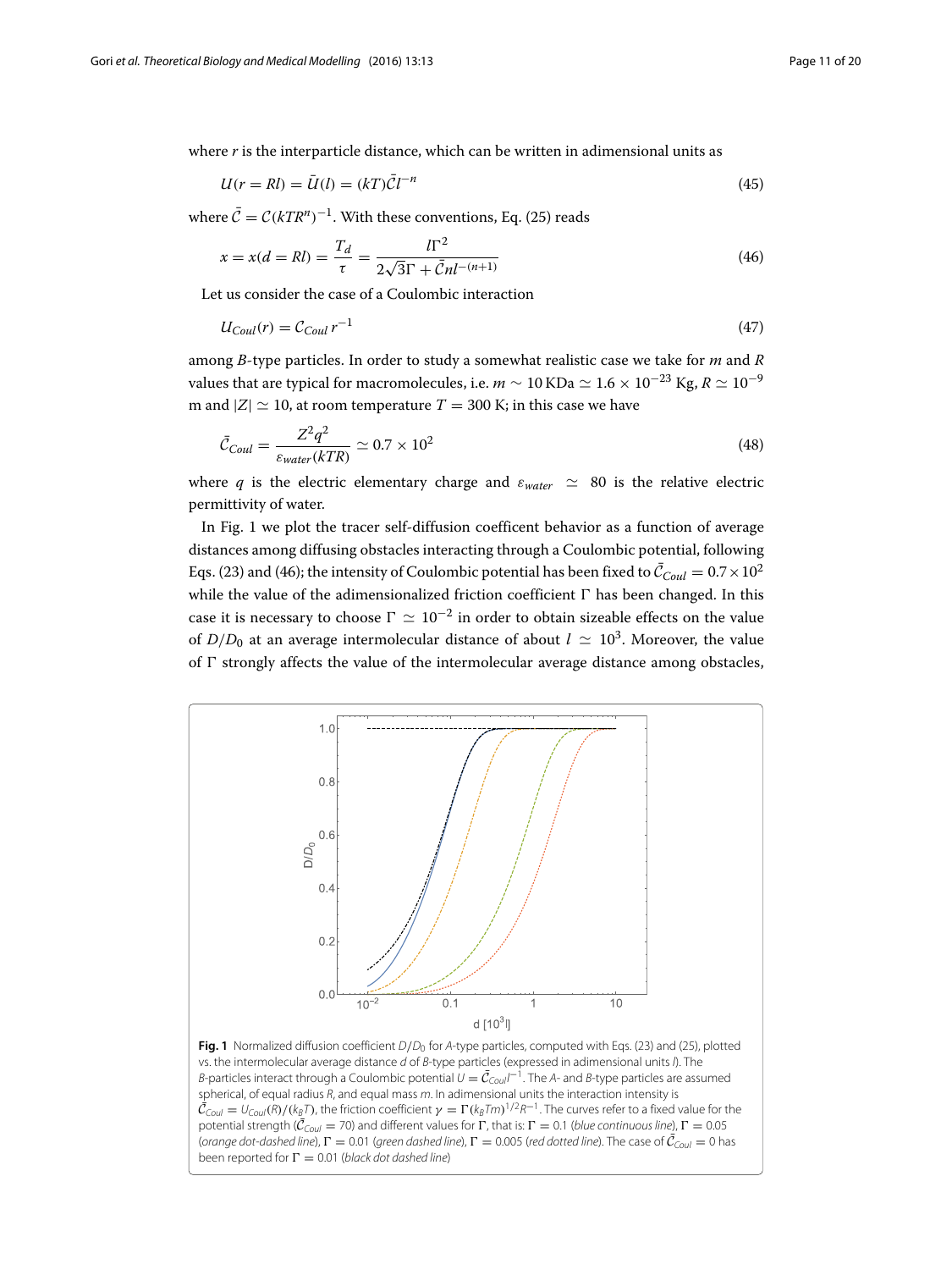which corresponds to a major deviation of the tracer self-diffusion coefficient from its Brownian value: the smaller the value of  $\Gamma$  is, the larger the distance among obstacles at which diffusion of tracers deviates from Brownian diffusion.

Assuming that the friction coefficient is given by Stokes' law  $(15)$ , the obtained  $\Gamma$  value corresponds to  $\eta \simeq 1.5 \times 10^{-4}$   $\eta_{water}$ , where  $\eta_{water}$  is the viscosity of water at temperature  $T = 300$  K.

In Fig. [2](#page-11-0) we plot the tracers self-diffusion coefficient behavior as a function of the average distances among diffusing obstacles interacting through a Coulombic potential, for a fixed value of  $\Gamma = 10^{-2}$  and different values of the strength of Coulombic interaction among obstacles. In this case we observe that, as we increase the strength of Coulombic potential, the profile of tracers self-diffusion coefficient as a function of the average distance among obstacles becomes sharper. Nevertheless, the intensity of the potential does not seem to affect the value of the average distance among obstacles at which the tracers self-diffusion coefficient deviates from its value in the absence of interactions.

We can conclude that the self-diffusion coefficient of tracers is mainly affected by the value of the friction coefficient. In the range of cases we have studied, the presence of interactions among obstacles affects only slightly the diffusion behavior of tracers, as it can be seen by comparing with the case  $\mathcal{C}_{Coul} = 0$ . This effect can be interpreted as a sort of "effective dynamical excluded volume" due to the presence of the obstacles; when the friction forces are weakened, the average speed both of the obstacles and the tracers increases and as a consequence the average free-flight time of tracers diminishes.

As mentioned above, the renormalized self-diffusion coefficient of tracers has been computed also in presence of obstacles interacting through a "dipole-dipole" potential

$$
U_{Dip}(r) = C_{Dip} r^{-3}
$$
\n<sup>(49)</sup>



<span id="page-11-0"></span>*line*). The case of  $\mathcal{C}_{Coul} = 0$  has been reported (*black dot dashed line*)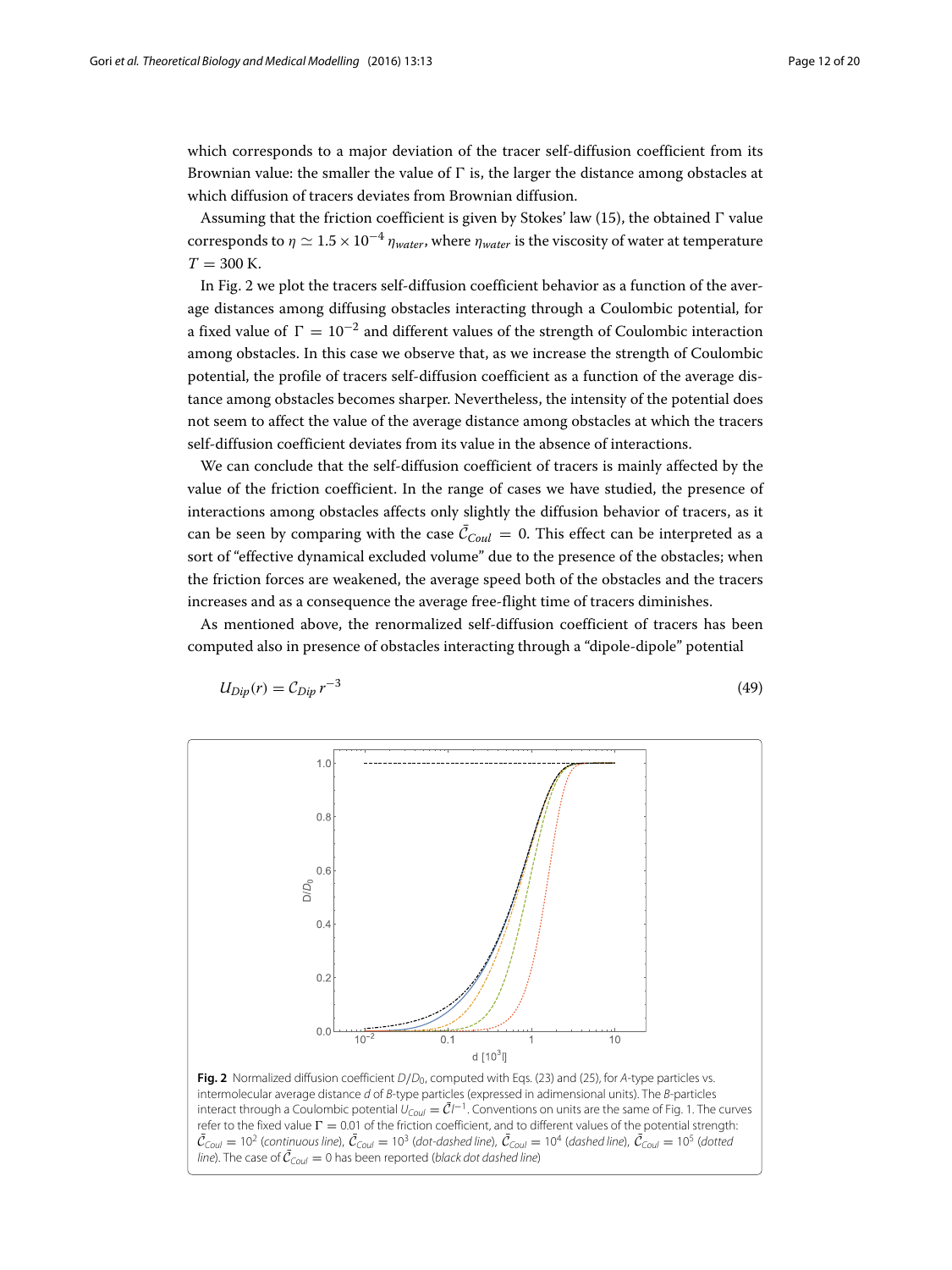and a screened Coulombic potential, of a form close to the Debye-Hückel potential (which usually models electrostatic interactions in electrolytic solutions), that is

<span id="page-12-0"></span>
$$
U_{CoulScr}(r) = \frac{C_{CoulScr} \exp\left[-r/\lambda_D\right]}{r} \tag{50}
$$

where  $\lambda_D$  is the characteristic screening length scale, also called Debye length.

The potential in [\(50\)](#page-12-0) can be rewritten in adimensional form:

$$
U_{CoulScr}(r = Rl) = \bar{U}_{CoulScr}(l) = \frac{U_{Coul}(R)}{kT} \frac{\exp\left[-\frac{l-1}{\bar{\lambda}_D}\right]}{l} = \bar{C}_{CoulScr} \frac{\exp\left[-\frac{l-1}{\bar{\lambda}_D}\right]}{l} \quad (51)
$$

where  $\bar{\lambda}_D = \lambda_D/R$  is the adimensional screening length. As pointed out before, the method proposed in the present paper is meaningful provided that  $d \gg R$ , therefore we take  $\bar{\lambda}_D > 10$ , since for shorter screening length scales we don't expect any effect of the interactions among obstacles on the diffusion of tracers. For the screened Coulombic potential, Eq. [\(25\)](#page-5-4) takes the form

$$
x = x(d = Rl) = \frac{T_d}{\tau_A} = \frac{l\Gamma^2}{2\sqrt{3}\Gamma + \bar{C}_{CoulScr} \left(\frac{1}{l^2} + \frac{1}{l\lambda_D}\right) \exp\left(-\frac{l-1}{\lambda_D}\right)}
$$
(52)

In Figs. [3](#page-12-1) and [4](#page-13-0) we show the behavior of tracers self-diffusion coefficient as a function of the concentration of interacting obstacles, in the case of "dipolar" and Coulomb screened interactions among obstacles, respectively. Different values for  $\Gamma$  ,  $\mathcal{C}_{Dip}$  and  $\mathcal{C}_{CoulScr}$  have been chosen. In both cases we observe that the dependence of the tracers self-diffusion coefficient on the concentration of obstacles is much more affected by the value of  $\Gamma$  than by the strength of the interaction potentials among obstacles  $\mathcal{C}_{Dip}$  and  $\mathcal{C}_{CoulScr}$ , at least in the explored range of parameters. This allows to conclude that also in this case the "effective dynamical excluded volume" mainly affects the tracers self-diffusion coefficient.



<span id="page-12-1"></span>interact through a dipolar potential  $U(r) = C_{Dip}r^{-3} = \bar{C}_{Dip}(r/R)^{-3}$ . Conventions on adimensional units are the same of Fig. [1.](#page-10-0) The curves refer to different choices of the friction coefficient  $\Gamma$  and of the strength  $\mathcal{C}_{Dip}$  of the potential energy:  $\Gamma = 0.05$  and  $\bar{C} = 10^4$  (blue continuous line),  $\Gamma = 0.05$  and  $\bar{C} = 10^6$  (orange dot-dashed line),  $\Gamma = 0.01$  and  $\bar{C} = 10^4$  (green dashed line),  $\Gamma = 0.01$  and  $\bar{C} = 10^6$  (red dotted line). The case of  $\mathcal{C}_{\text{Dip}} = 0$  has been reported (black dot dashed line) for  $\Gamma = 0.05$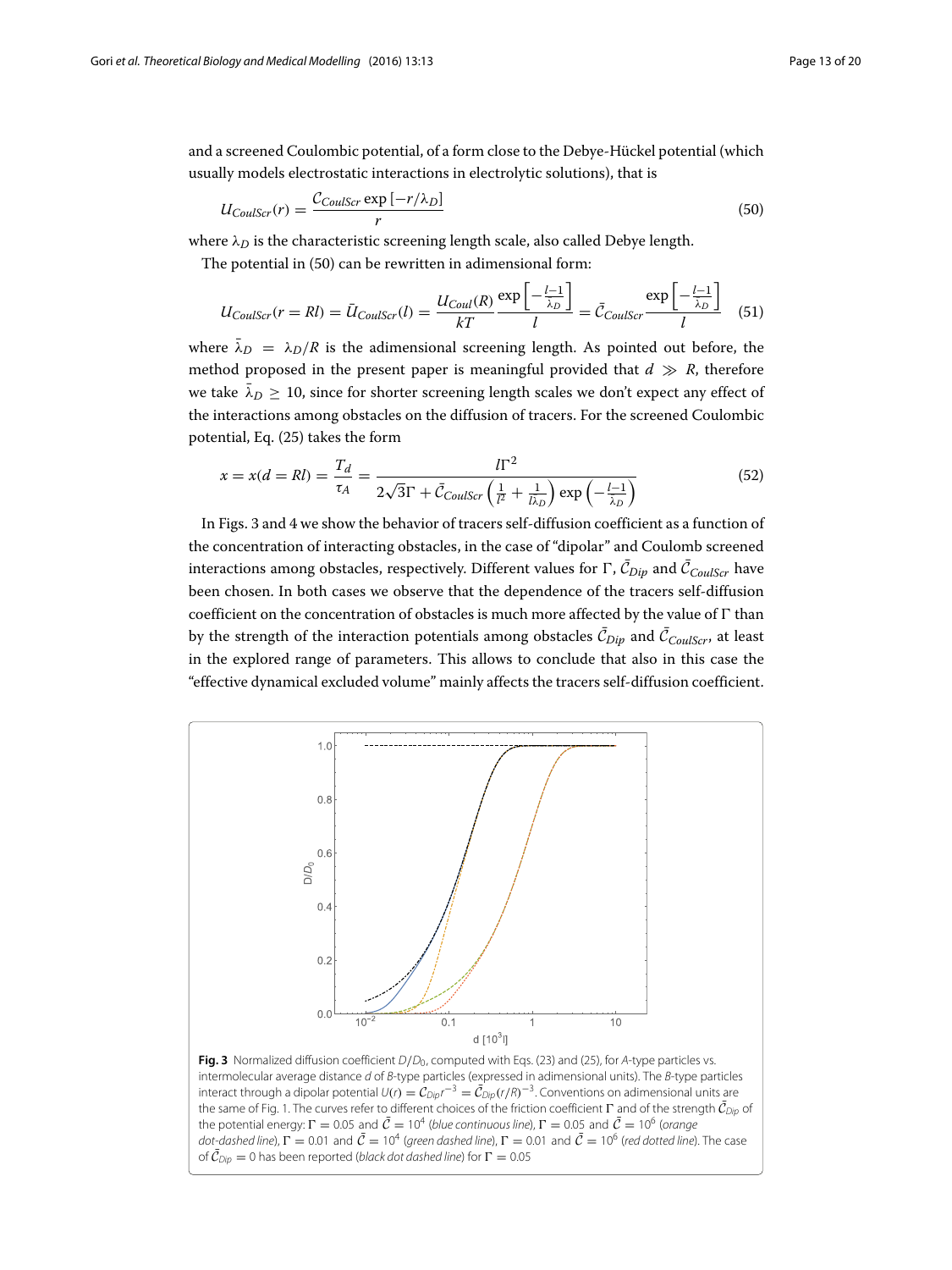

<span id="page-13-0"></span>intermolecular average distance d of B-type particles (expressed in adimensional units). The B-type particles interact through the Coulombic screened potential given in [\(50\)](#page-12-0). Conventions on adimensional units are the same of Fig. [1.](#page-10-0) The curves refer to different choices of the value of the friction coefficient  $\Gamma$  and of the screening length  $\lambda_D = 10$  which set the strength of the potential energy:  $\Gamma = 0.05$  and  $\bar{C}_{CoulS} = 10^2$  (blue continuous line),  $\Gamma = 0.05$  and  $\bar{\mathcal{C}}_{CoulScr} = 10^6$  (orange dot-dashed line),  $\Gamma = 0.01$  and  $\bar{\mathcal{C}} = 10^2$  (green dashed *line*),  $\Gamma = 0.01$  and  $\bar{C}_{CoulScr} = 10^6$  (red dotted line). The case of  $\bar{C}_{CoulScr} = 0$  has been reported (black dot dashed line) for  $\Gamma = 0.05$ 

#### **Case of modification of the rescaled free-flight time distribution**

As discussed in Section ["Modification of the rescaled free-flight time distribution"](#page-7-5), the proposed approach corresponds to the case where the characteristic timescale  $\tau$  of Brownian collisions is much smaller than the transition time  $T_d$ . This corresponds to intermolecular distances *d* of the obstacles that are much larger than  $\sqrt{\frac{m_A kT}{\gamma_A^2}}$  .

We remark that if  $\gamma$  is given by the Stokes' law [\(15\)](#page-3-3) then the collision time  $T_d$  does not depend on the viscosity of the medium surrounding the particles but only on the ratio between the radii of the *A*- and *B*-type particles, on the functional form of the interaction potential between the obstacles, and on the strength of this potential. As in the previous section, we choose identical *A*- and *B*-particles in order to introduce adimensional units. For a potential of the form  $U = Cr^{-n}$ , Eq. [\(42\)](#page-9-0) is rewritten as follows:

$$
y(d = Rl) = \frac{1}{1 + \frac{4dF(d)\gamma_A}{3kT\gamma_B\left(1 + \sqrt{1 + 8\frac{\gamma_A}{\gamma_B}}\right)^2}} = \frac{1}{1 + \frac{1}{12}n\bar{C}l^{-n}}
$$
(53)

as  $\gamma_A = \gamma_B$ . In Figs. [5](#page-14-0) and [6](#page-14-1) we report the different patterns obtained for  $D/D_0$  relative to the tracers (*A*-particles) as a function of the average distance *d* between any pair of obstacles (*B*-particles) interacting through the Coulombic and dipolar potential.

#### **Conclusions**

The main aim of this paper is to give an analytical estimation of the self-diffusion coefficient of passive tracers as a function of the concentration and strength of mutual interaction of obstacles. We considered a very simple model of passive tracers and interacting obstacles diffusing in a low concentration limit. The diffusion law was assumed to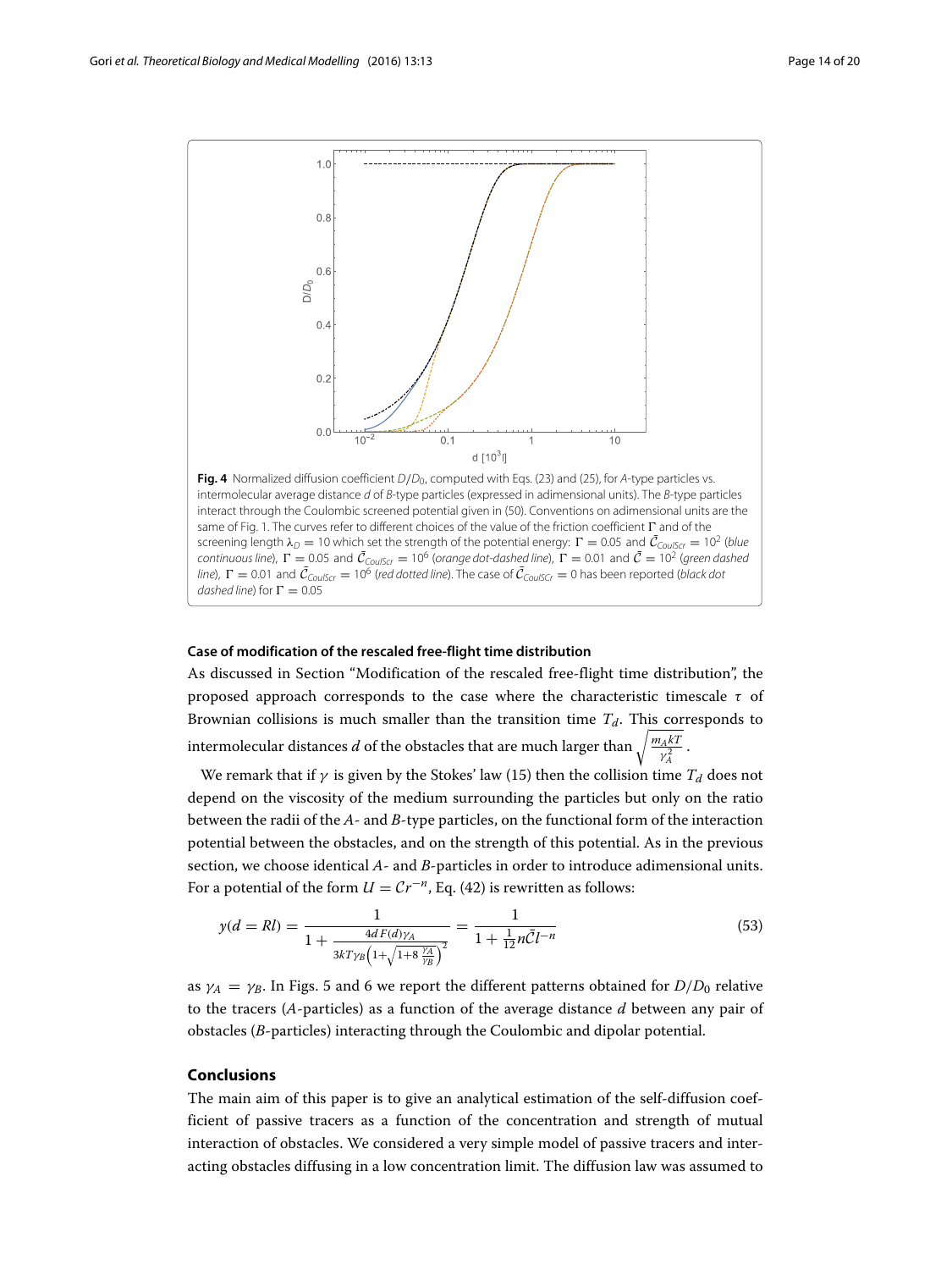

<span id="page-14-0"></span>be Brownian both for the tracers and the obstacles. Nevertheless, it would certainly be interesting in further studies to consider also other diffusive laws, in order to refine the model for crowded systems [\[20\]](#page-19-6). The CTRW framework is well suited for this, as it has been discussed in Section ["Methods: continuous time random walk formalism"](#page-1-0).



<span id="page-14-1"></span>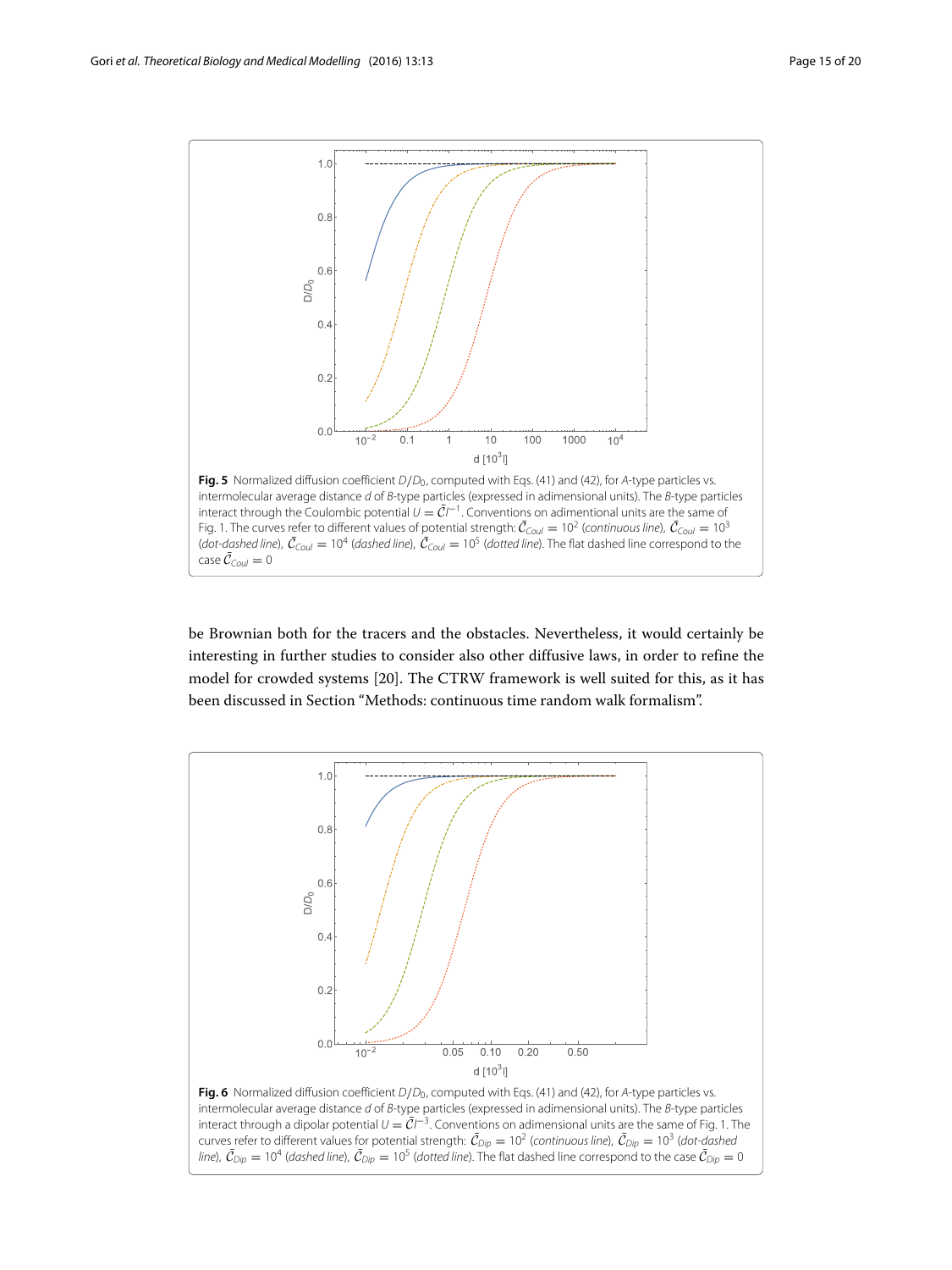We found that the value of the Brownian self-diffusion coefficient of passive tracers is markedly affected by the randomly moving obstacles. The effects related to the presence and the strength of interactions among obstacles is in general less important than the "effective dynamical excluded volume" related to the friction constant. We stress that this result strongly depends on our estimation of the free-flight time  $T_d$  of passive tracers, which is quite crude and seems to be the main aspect to be refined in our model in order to obtain more accurate results. An attempt to modify the estimation of  $T_d$  is suggested in this article, resulting in the so called rescaled free-flight time distribution; in this case, the effect of friction is neglected and the slowing down of the passive tracers diffusion is due to only to the concentration of the obstacles and the strength of their mutual interactions. Nevertheless, this model has not yet a clear correspondence to real biological models.

Although we have adopted strong approximations and simplifications with respect to a realistic biological case of crowding, this work represents a first step in the analytic study of the value of the diffusion coefficient of passive tracers in the presence of interacting obstacles, and this fact can have relevant prospective consequences for applications to biology. For instance, the description of the complex network of biochemical reactions taking place in living cells could be markedly affected by the activation of long-range intermolecular interactions of the kind discussed in Ref. [\[15\]](#page-19-7). In particular, if we imagine a cytoplasm crowded by biomolecules interacting at a long distance, then molecules that would be driven to their targets only by diffusion could be considerably slowed down.

# <span id="page-15-0"></span>**Appendix**

In this section, we compute the probability distribution  $P(\mathbf{r}, t)$  for the walker to be at location **r**, at time *t*, following [\[17\]](#page-19-2) and generalising the result to the three-dimensional case.

Let  $\psi(\mathbf{r},t)$  be, as in Section ["Methods: continuous time random walk formalism"](#page-1-1), the probability density of making a displacement **r** in time *t* in a single motional event:

$$
\psi(\mathbf{r},t) = \Lambda(\mathbf{r}) \delta\left(t - \frac{|\mathbf{r}|}{v_0}\right)
$$

The probability  $Q(\mathbf{r}, t)$  of arriving at location **r** exactly at time *t* and to stop before randomly choosing a new direction satisfies the recursion relation:

$$
Q(\mathbf{r},t) = \int_0^{+\infty} dt' \int d^3 \mathbf{r}' Q(\mathbf{r}-\mathbf{r}',t-t') \psi(\mathbf{r}',t') + \delta(\mathbf{r})\delta(t)
$$

# **Jump model**

In the Jump Model, particles wait at a particular location before moving instantaneously to the next one, the displacement being chosen according to the probability density  $\Lambda(\mathbf{r})$ , the waiting time before the jump being  $|\mathbf{r}|/v_0$  (because of the  $\delta$ -function in the expression of  $\psi(\mathbf{r}, t)$ ).

The three-dimensional formulation is straightforward in this case (and it appears for example in [\[18\]](#page-19-3)). We have for the probability distribution  $P(\mathbf{r}, t)$ :

$$
P(\mathbf{r},t) = \int_0^t dt' \ Q(\mathbf{r},t-t') \ \Psi(t')
$$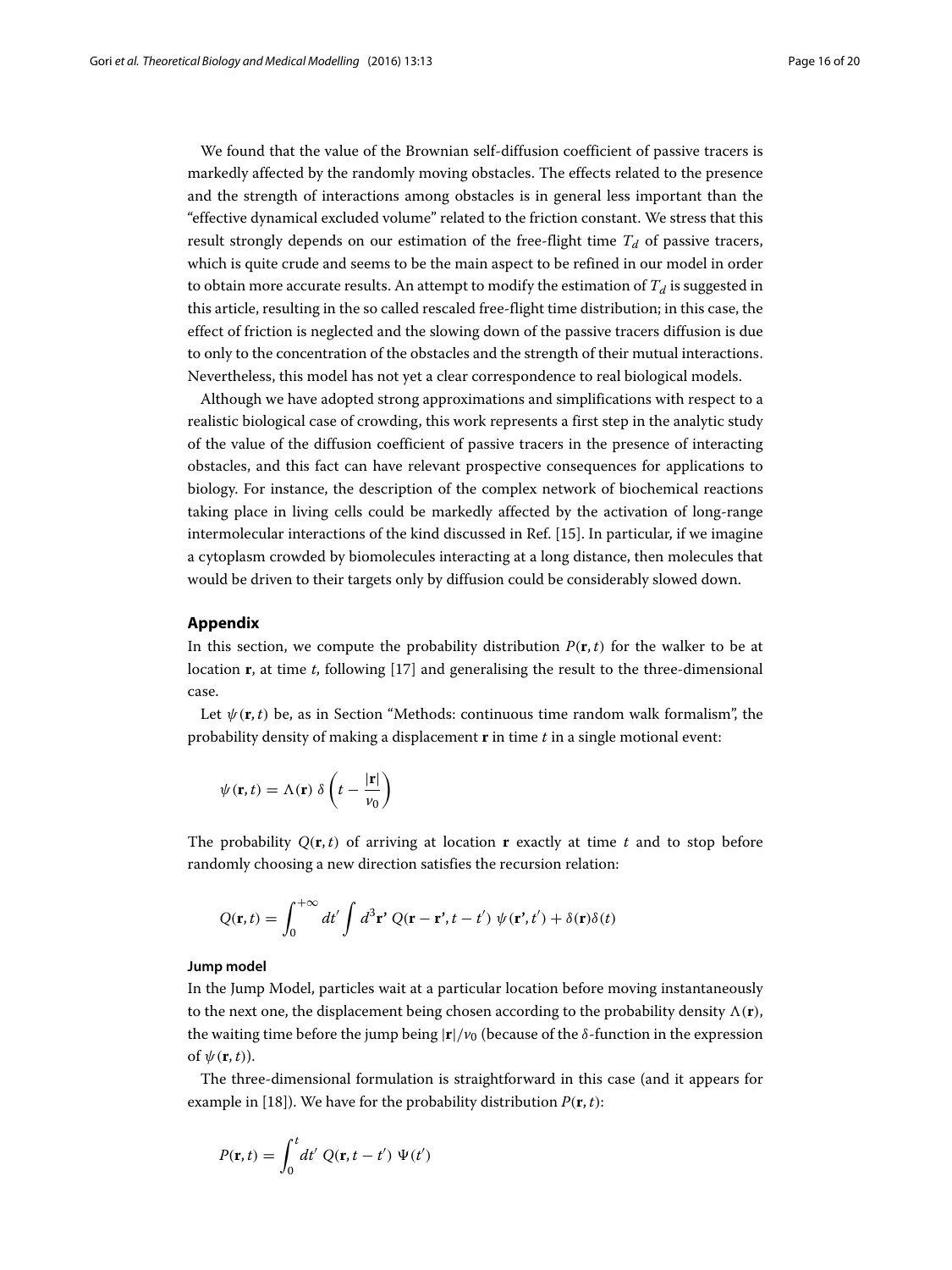where  $\Psi(t)$  is the probability for not leaving a position up to time *t*:

$$
\Psi(t) = \int_{t}^{+\infty} dt' \int d^{3} \mathbf{r} \, \psi(\mathbf{r}, t')
$$

Passing to the Fourier-Laplace transform defined by:

$$
f(\mathbf{k},s) = \int_0^{+\infty} dt \, e^{-st} \int d^3 \mathbf{r} \, e^{i\mathbf{k} \cdot \mathbf{r}} f(\mathbf{r},t)
$$

we get

$$
Q(\mathbf{k},s) = \frac{1}{1 - \psi(\mathbf{k},s)}
$$

so that

<span id="page-16-3"></span>
$$
P(\mathbf{k}, s) = \frac{\Psi(s)}{1 - \psi(\mathbf{k}, s)}
$$

The mean square displacement  $\langle r^2(t) \rangle$  is the inverse Laplace transform of the quantity

$$
\langle r^2(s) \rangle = -\Delta_{\mathbf{k}} P(\mathbf{k}, s)|_{\mathbf{k}=0} = -\frac{\Psi(s)}{(1 - \psi(\mathbf{k}, s))^2} \left[ \Delta_{\mathbf{k}} \psi(\mathbf{k}, s) + \frac{2}{1 - \psi(\mathbf{k}, s)} (\nabla_{\mathbf{k}} \psi(\mathbf{k}, s))^2 \right] \Big|_{\mathbf{k}=0}
$$
(54)

where  $\Delta_k$  is the Laplacian ( $\Delta_k = \frac{\partial^2}{\partial k_x^2} + \frac{\partial^2}{\partial k_y^2} + \frac{\partial^2}{\partial k_z^2}$ ) and  $\nabla_k$  is the gradient  $(\nabla_{\mathbf{k}} = (\partial/\partial k_x, \partial/\partial k_y, \partial/\partial k_z)).$ 

We now use the fact that in our case diffusion is isotropic. As discussed in Section ["Methods: continuous time random walk formalism"](#page-1-1), this allows to write

$$
\psi(\mathbf{r},t) = \frac{\phi(t)}{4\pi (\nu_0 t)^2} \delta(|\mathbf{r}| - \nu_0 t)
$$

where we have introduced the waiting time distribution  $\phi(t)$ , which is the probability density function that a single motional event has duration *t*, and is normalised by  $\int_0^{+\infty} dt \, \phi(t) = 1$ . It is easy to show that

<span id="page-16-0"></span>
$$
\Psi(s) = \frac{1 - \phi(s)}{s} \tag{55}
$$

<span id="page-16-1"></span>
$$
\psi(\mathbf{k} = 0, s) = \phi(s) \tag{56}
$$

<span id="page-16-2"></span>
$$
\Delta_{\mathbf{k}}\psi(\mathbf{k},s)|_{\mathbf{k}=0} = -\nu_0^2 \frac{\mathrm{d}^2}{\mathrm{d}s^2}\phi(s)
$$
\n(57)

where  $\phi(s)$  is the Laplace transform of  $\phi(t)$ .

Isotropy implies that  $\nabla_k \psi(\mathbf{k}, s)|_{\mathbf{k}=0} = 0$ , so that, replacing Eqs. [\(55\)](#page-16-0), [\(56\)](#page-16-1), [\(57\)](#page-16-2) in Eq. [\(54\)](#page-16-3) we get

<span id="page-16-4"></span>
$$
\langle r^2(s) \rangle = \frac{v_0^2}{(1 - \phi(s))s} \cdot \frac{d^2}{ds^2} \phi(s)
$$
 (58)

Expanding expression [\(58\)](#page-16-4) around  $s \simeq 0$ , we obtain

$$
\langle r^2(s)\rangle \simeq \frac{v_0^2 \langle t^2\rangle_{\phi}}{s^2 \langle t\rangle_{\phi}}
$$

Using Tauberian theorems [\[21\]](#page-19-8), which relate the behavior of a function  $f(t)$  at large *t* to that of its Laplace transform at small *s*, we have at large times:

$$
\langle r^2(t)\rangle \simeq \frac{v_0^2 \langle t^2 \rangle_{\phi}}{\langle t \rangle_{\phi}} t
$$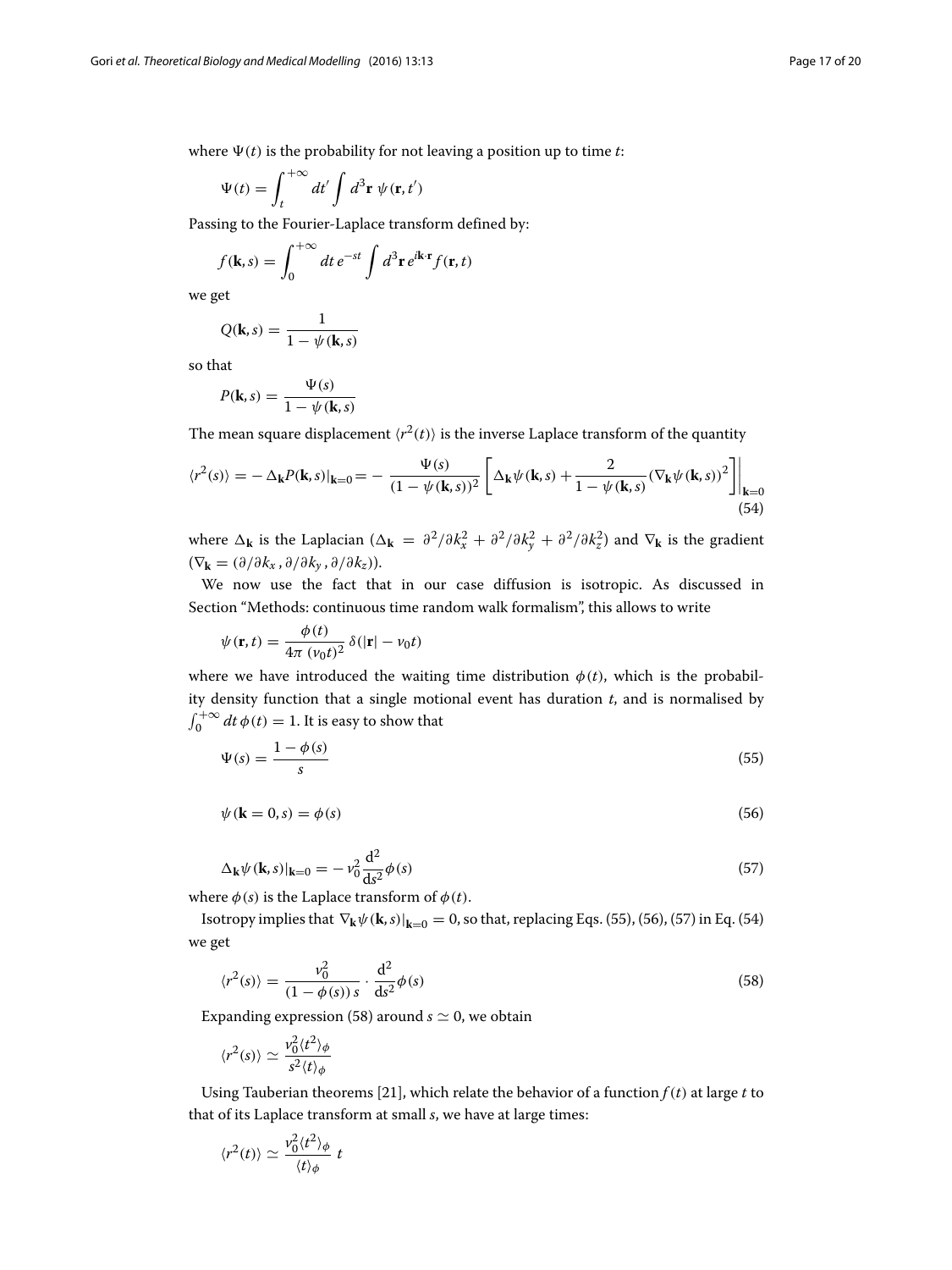which is the same as Eq. [\(10\)](#page-3-4) of Section ["Methods: continuous time random walk](#page-1-0) [formalism"](#page-1-0).

# **Velocity model**

In the Velocity Model, each walker moves with constant velocity  $v_0$  between turning points where a new direction and a new distance of flight are chosen according to the probability density  $\Lambda(\mathbf{r})$ . We have in this case:

$$
P(\mathbf{r},t) = \int_0^t dt' \int d^3 \mathbf{r}' Q(\mathbf{r} - \mathbf{r}',t - t') \Psi(\mathbf{r}',t')
$$

where  $\Psi(\mathbf{r}, t)$  represents the probability for a particle to make a displacement **r** in a time *t* in a single motional event and without stopping at time *t*. The explicit expression for  $\Psi(\mathbf{r}, t)$  in three dimensions is given by:

$$
\Psi(\mathbf{r},t) = p_{\alpha,\beta}(r|t) \int d^3 \mathbf{r}' \int_0^{+\infty} dt' \psi(\mathbf{r}',t')\theta(|\mathbf{r}'|-|\mathbf{r}|)\theta(t'-t)\delta(\alpha'-\alpha)\delta(\beta'-\beta)
$$

where α,α',β,β' are the angles which define the direction of vectors **r** and **r**' in a polar reference system and  $p_{\alpha,\beta}(r|t)$  is the conditional probability of making a displacement of distance *r* in a time interval *t* along a vector whose orientation is specified by the angles α and  $\beta$ . Heaviside functions  $\theta(x)$  take into account time ordering  $t' > t$  so that  $|\mathbf{r}'| - |\mathbf{r}| > 0$ , as the velocity is constant.

We again consider the Fourier-Laplace transform of the previous functions, obtaining:

$$
Q(\mathbf{k},s) = \frac{1}{1 - \psi(\mathbf{k},s)}
$$

and

<span id="page-17-0"></span>
$$
P(\mathbf{k},s) = \frac{\Psi(\mathbf{k},s)}{1 - \psi(\mathbf{k},s)}
$$

The mean square displacement  $\langle r^2(t) \rangle$  as a function of time is the inverse Laplace transform of the quantity:

$$
\langle r^{2}(s) \rangle = -\Delta_{\mathbf{k}=0} P(\mathbf{k}, s) \vert_{\mathbf{k}=0} = -\left[ \frac{\Delta_{\mathbf{k}} \Psi(\mathbf{k}, s)}{(1 - \psi(\mathbf{k}, s))} + \frac{2 \nabla_{\mathbf{k}} \psi(\mathbf{k}, s) \cdot \nabla_{\mathbf{k}} \Psi(\mathbf{k}, s)}{(1 - \psi(\mathbf{k}, s))^{2}} + \frac{2 \Psi(\mathbf{k}, s) \vert \nabla_{\mathbf{k}} \psi(\mathbf{k}, s) \vert^{2}}{(1 - \psi(\mathbf{k}, s))^{3}} + \frac{\Psi(\mathbf{k}, s) \Delta_{\mathbf{k}} \psi(\mathbf{k}, s)}{(1 - \psi(\mathbf{k}, s))^{2}} \right] \vert_{\mathbf{k}=0}
$$
\n(59)

As we consider the isotropic case, we can rewrite  $\psi(\mathbf{r}, t)$  as

$$
\psi(\mathbf{r},t) = \frac{\phi(t)}{4\pi (\nu_0 t)^2} \delta(|\mathbf{r}| - \nu_0 t)
$$

Under this hypothesis  $\Psi(\mathbf{r}, t)$  has the form:

$$
\Psi(\mathbf{r},t) = \frac{\delta(|\mathbf{r}| - \nu_0 t)}{\nu_0^2 t^2} \int d^3 \mathbf{r}' \int_0^{+\infty} dt' \frac{\phi(t')}{4\pi \nu_0^2 t'^2} \delta(|\mathbf{r}'| - \nu_0 t')
$$

<span id="page-17-1"></span>
$$
\times \theta(|\mathbf{r}'| - |\mathbf{r}|)\theta(t'-t)\delta(\alpha'-\alpha)\delta(\beta'-\beta)
$$

The isotropy hypothesis implies  $\nabla_{\mathbf{k}} \psi(\mathbf{k},s)|_{\mathbf{k}=0} = 0$ . Equation [\(59\)](#page-17-0) then reduces to:

$$
\langle r^2(s) \rangle = -\frac{1}{(1 - \psi(\mathbf{k}, s))} \left[ \Delta_\mathbf{k} \Psi(\mathbf{k}, s) + \frac{\Psi(\mathbf{k}, s) \Delta_\mathbf{k} \psi(\mathbf{k}, s)}{(1 - \psi(\mathbf{k}, s))} \right] \Big|_{\mathbf{k} = 0} \tag{60}
$$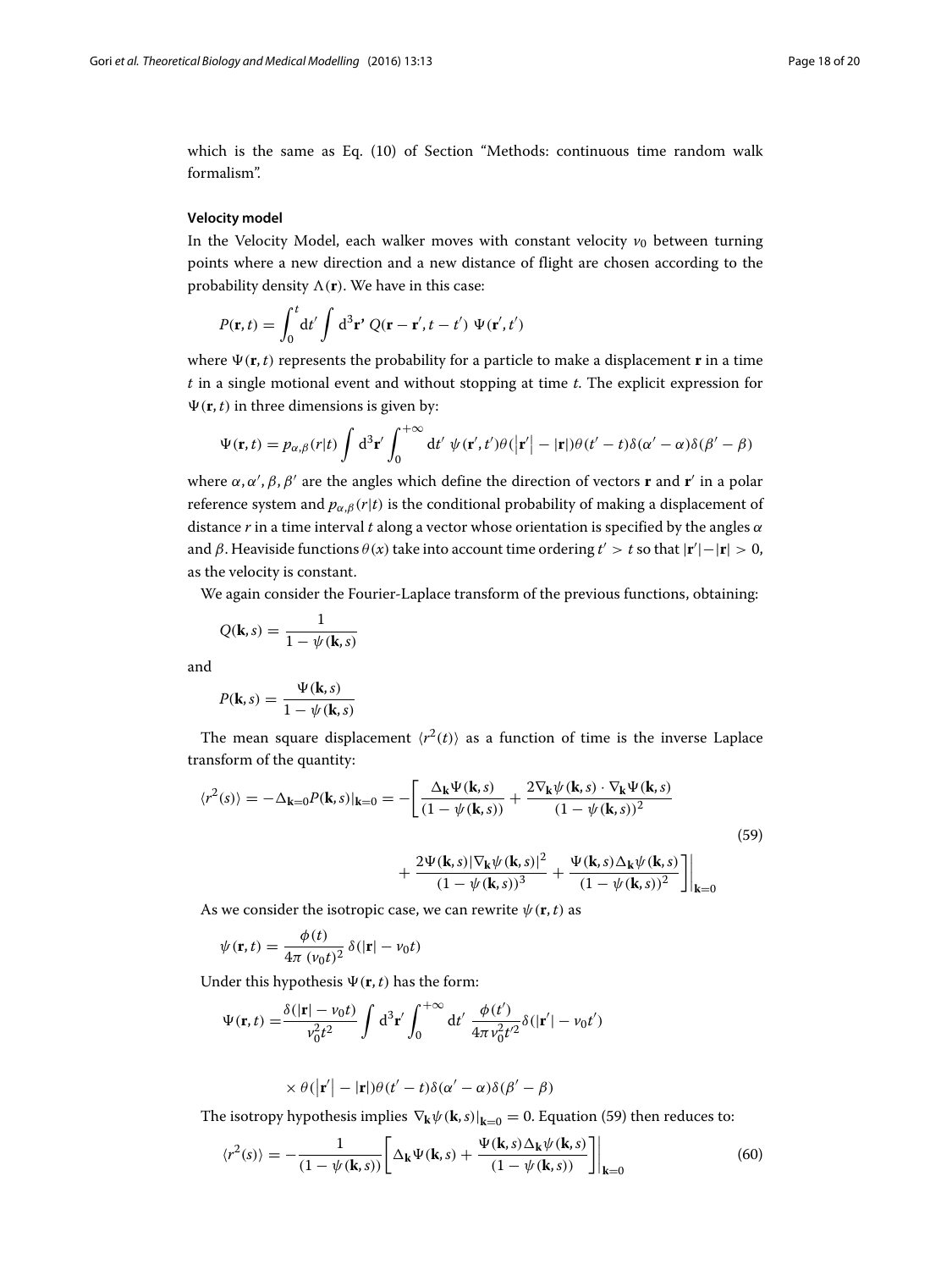It is easy to show that:

<span id="page-18-10"></span>
$$
\Psi(\mathbf{k}=0,s) = \frac{1-\phi(s)}{s} \tag{61}
$$

and

<span id="page-18-11"></span>
$$
\Delta_{\mathbf{k}}\Psi(\mathbf{k},s)|_{\mathbf{k}=0} = -\nu_0^2 \frac{\mathrm{d}^2}{\mathrm{d}s^2} \left[ \frac{1-\phi(s)}{s} \right] \tag{62}
$$

where  $\phi(s)$  is the Laplace transform of  $\phi(t)$ .

Replacing the Fourier-Laplace transforms [\(56\)](#page-16-1), [\(57\)](#page-16-2), [\(61\)](#page-18-10), [\(62\)](#page-18-11) in Eq. [\(60\)](#page-17-1) we obtain:

<span id="page-18-12"></span>
$$
\langle r^2(s) \rangle = \frac{v_0^2}{(1 - \phi(s))} \left[ \frac{d^2}{ds^2} \left( \frac{1 - \phi(s)}{s} \right) + \frac{1}{s} \frac{d^2}{ds^2} \phi(s) \right]
$$
(63)

Expanding expression [\(63\)](#page-18-12) around zero, we obtain:

$$
\langle r^2(s)\rangle \simeq \frac{v_0^2 \langle t^2\rangle_{\phi}}{s^2 \langle t\rangle_{\phi}}
$$

and using Tauberian theorems [\[21\]](#page-19-8), we have at large times:

$$
\langle r^2(t)\rangle \simeq \frac{v_0^2 \langle t^2 \rangle_{\phi}}{\langle t \rangle_{\phi}} t
$$

as in the Jump Model.

#### **Competing interests**

The authors declare that they have no competing interests.

#### **Authors' contributions**

MG and EF developed the application of the Continuous Time Time Random Walk formalism to the special problem considered. IN and ID contributed to the numerical analysis and to the discussions defining the model. MP proposed the problem and supervised the overall development of the work. All authors participated in the scientific discussions and to the writing and editing of the manuscript. All authors read and approved the final manuscript.

#### **Acknowledgments**

The authors wish to thank F. Piazza and R. Lima for useful comments and suggestions. This work was supported by the Seventh Framework Programme for Research of the European Commission under FET-Open grant TOPDRIM (Grant No. FP7-ICT-318121).

#### **Author details**

<sup>1</sup> Aix-Marseille Université, Marseille, France. <sup>2</sup>CNRS Centre de Physique Théorique UMR7332, 13288 Marseille, France. 3Centre d'Immunologie de Marseille-Luminy, Aix Marseille Université UM2, Inserm, U1104, CNRS UMR7280, 13288 Marseille, France.

# Received: 10 December 2015 Accepted: 19 March 2016 Published online: 14 April 2016

#### **References**

- <span id="page-18-0"></span>1. Chernov AA. Replication of multicomponent chain by the lighting mechanism. Biophysics. 1967;12:336.
- <span id="page-18-1"></span>2. Harris T. Diffusion with collision between particles. J Appl Prob. 1965;2:323.
- <span id="page-18-2"></span>3. Solomon F. Random walks in a random environment. Ann Prob. 1975;3:31.
- <span id="page-18-3"></span>4. Boldrighini C, Cosimi G, Frigio S, Pellegrinotti A. Computer simulations for some one-dimensional models of random walks in fluctuating random environment. J Stat Phys. 2005;121:361.
- 5. Boldrighini C, Minlos RA, Pellegrinotti A. Random walks in quenched i.i.d. space-time random environment are always a.s. diffusive. Prob Theor Related Fields. 2004;129:133.
- 6. Dolgopyat D, Keller G, Liverani C. Random walk in markovian environment. Ann Prob. 2008;36:1676.
- <span id="page-18-4"></span>7. Dolgopyat D, Liverani C. Non-perturbative approach to random walk in markovian environment. Electron Comm Probab. 2009;14:245.
- <span id="page-18-5"></span>8. Saxton MJ. Single-particle tracking: the distribution of diffusion coefficient. Biophys J. 1996;70:1250.
- <span id="page-18-6"></span>9. Lucas JS, Zhang Y, Dudko OK, Murre C. 3d trajectories adopted by coding and regulatory dna elements: first-passage times for genomic interactions. Cell. 2014;158:339.
- <span id="page-18-7"></span>10. Montroll EW, Weiss GH. Random walks on lattices, ii. J Math Phys. 1965;6:167.
- <span id="page-18-8"></span>11. Tabaka M, Kalwarczyk T, Szymanski J, Hou S, Holyst R. The effect of macromolecular crowding on mobility of biomolecules, association kinetics and gene expression in living cells. Front Phys. 2014;2(54). do[i:10.3389/fphy.2014.00054.](http://dx.doi.org/10.3389/fphy.2014.00054)
- <span id="page-18-9"></span>12. Długosz M, Trylska J. Diffusion in crowded biological environments: applications of brownian dynamics. BMC Biophysics. 2011;4(1):1–9.